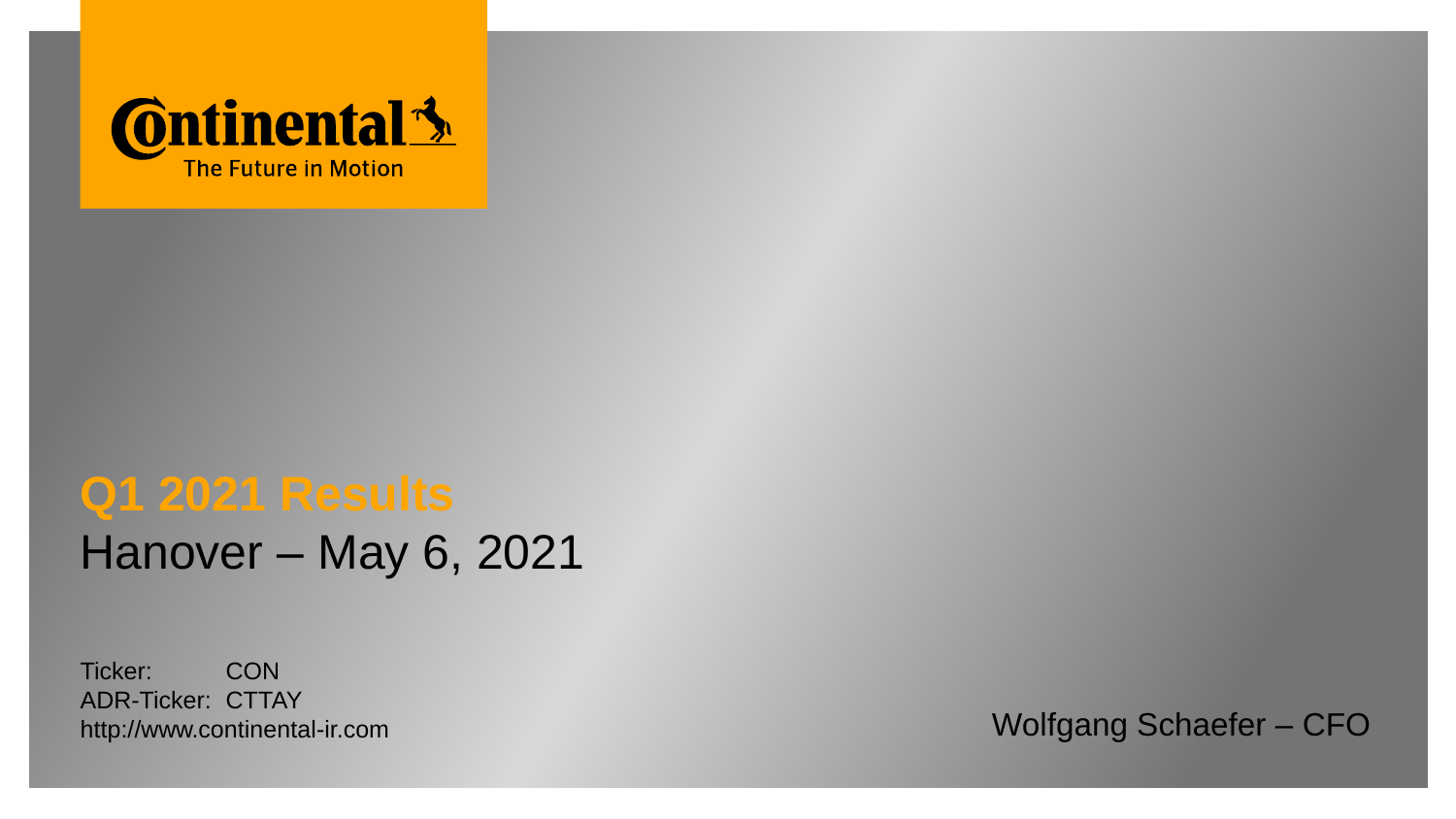# **Agenda**

|   | <b>Current Situation</b>               | 3              |
|---|----------------------------------------|----------------|
| 2 | <b>Strategic Priorities</b>            | $\overline{4}$ |
| 3 | <b>Group Highlights</b>                | 5              |
|   | <b>Automotive Technologies</b>         | 8              |
| 5 | <b>Rubber Technologies</b>             | 10             |
| 6 | <b>Powertrain Technologies</b>         | 12             |
|   | <b>Cash Flow and Liquidity</b>         | 13             |
| 8 | 2021 Outlook                           | 15             |
|   | Back-up and Fact Sheets 2020 - Q1 2021 | 19             |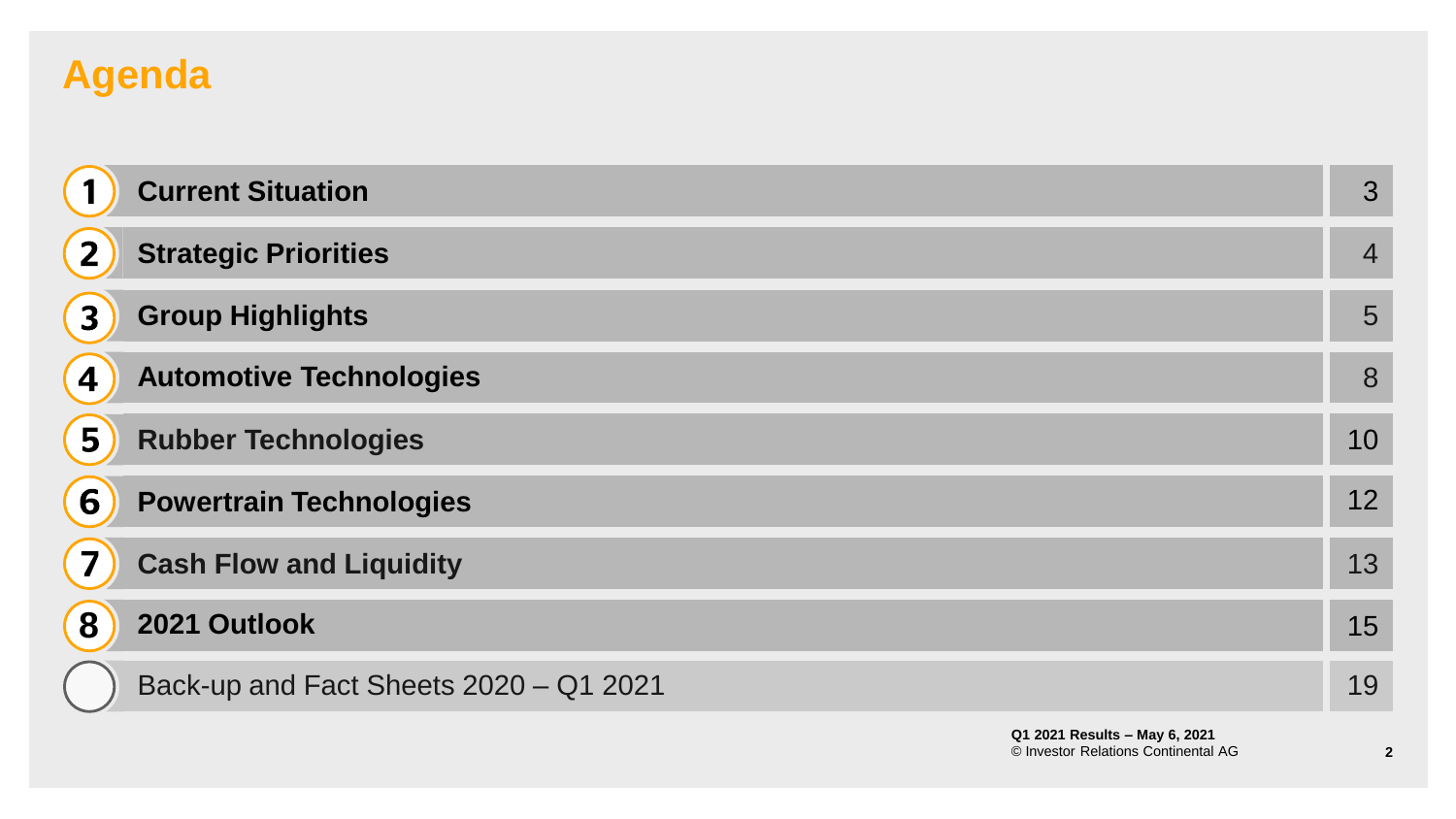# **1 | Current Situation** Q1 Update – Current Priorities

### **Review Q1 2021**

### **Group**

- › (+) Approvals for Vitesco Technologies spin-off
- $\rightarrow$  (+) Continued discipline in cost and working-capital management

### **Automotive Technologies**

- › (+/-) Largely effective in navigating semiconductor supply constraints, though at expense of higher supply chain costs
- $(+)$  Further business wins in HPC<sup>1</sup> and display solutions. Cumulative HPC<sup>1</sup> order intake now about €5 bn lifetime sales

#### **Rubber Technologies**

 $\rightarrow$  (+) Solid volume and profit growth secured through operational excellence

### **Powertrain Technologies**

- › (+) Electrification Technology revenue up 65% Y-o-Y
- › (+) Secured major order for silicon carbide inverter from Hyundai Motor Company

### **Current priorities**

### **Operational topics**

- › Continued shortage of semiconductors
- Dealing with increasing costs for raw materials
- › Constraints related to logistics
- › Uncertainty and volatility of customer demand

#### **Strategic**

- › Independent "Autonomous Mobility" business area from January 1, 2022
- MOU<sup>2</sup> for intelligent driving JV with Horizon Robotics in China
- Established CAEdge technology platform with Amazon Web Services

#### **Structural Program**

- Agreements reached on social plan for the tires plant in Aachen (D) and basic points for the automotive plant in Karben (D)
- Negotiations proceeding with the remaining few locations
- › On track to achieve >€1bn gross cost savings from 2023

#### **Vitesco Technologies**

› Listing on track for September 2021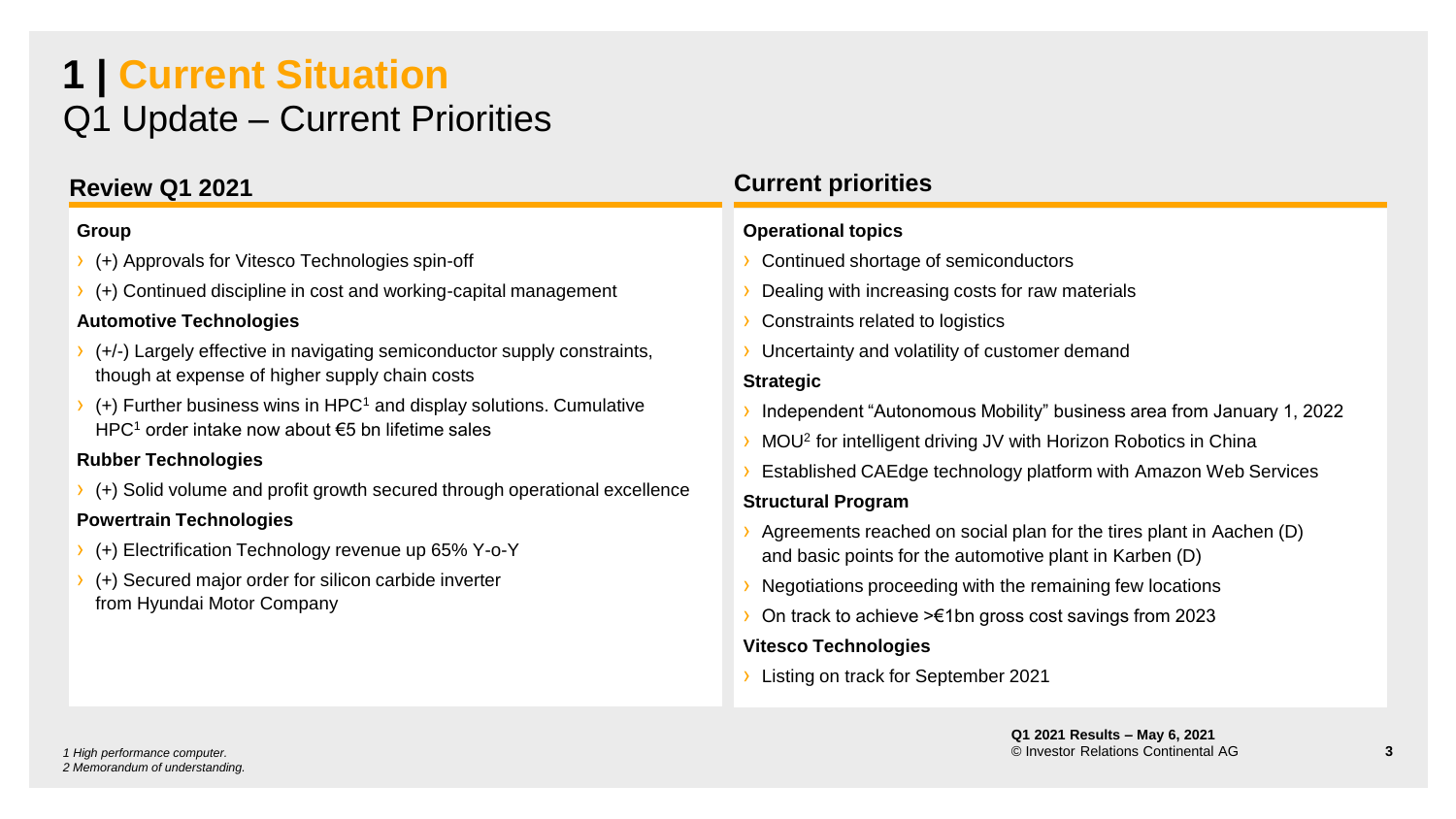# **2 | Strategic Priorities**

## Separation of AMS<sup>1</sup> Into Separate Business Areas Supports Portfolio Strategy

|                                      | <b>Strategy</b>                                                                                                                                                                                                            | <b>Financials</b>                                                                                                                                                       |
|--------------------------------------|----------------------------------------------------------------------------------------------------------------------------------------------------------------------------------------------------------------------------|-------------------------------------------------------------------------------------------------------------------------------------------------------------------------|
| <b>Autonomous</b><br><b>Mobility</b> | <b>Focus: Growth</b><br>Value-accretive outperformance<br>Long-term profitability<br>Innovation to expand market position<br>Competitive funding for investment needs<br>Ability to attract talents and potential partners | €2.0 bn<br>€1.9 bn<br>€1.7 bn<br>€1.6 bn<br>€1.2 bn<br>€0.9 bn<br>$~10\%$<br>$-9%$<br>$-8%$<br>$-8%$<br>$-2%$<br>$-4%$<br>2016<br>2015<br>2017<br>2018<br>2019<br>2020  |
| <b>Safety</b>                        | <b>Focus: Value</b><br>Selective growth<br>> Focus on profitability<br>Cash conversion<br>Continuous best-owner review                                                                                                     | €8.2 bn<br>€7.8 bn<br>€7.7 bn<br>€7.5 bn<br>€7.4 bn<br>€5.8 bn<br>$~10\%$<br>$-9%$<br>$-8%$<br>$-6%$<br>$-6%$<br>$~1\%$<br>2015<br>2016<br>2017<br>2018<br>2019<br>2020 |
|                                      |                                                                                                                                                                                                                            | Revenue $\longrightarrow$ Adj. EBIT Margin <sup>2</sup>                                                                                                                 |

**Q1 2021 Results – May 6, 2021** © Investor Relations Continental AG

*1 Autonomous Mobility and Safety.* 

*2 Before amortization of intangibles from PPA, changes in the scope of consolidation and special effects. Historical financials based on figures as reported in each respective year*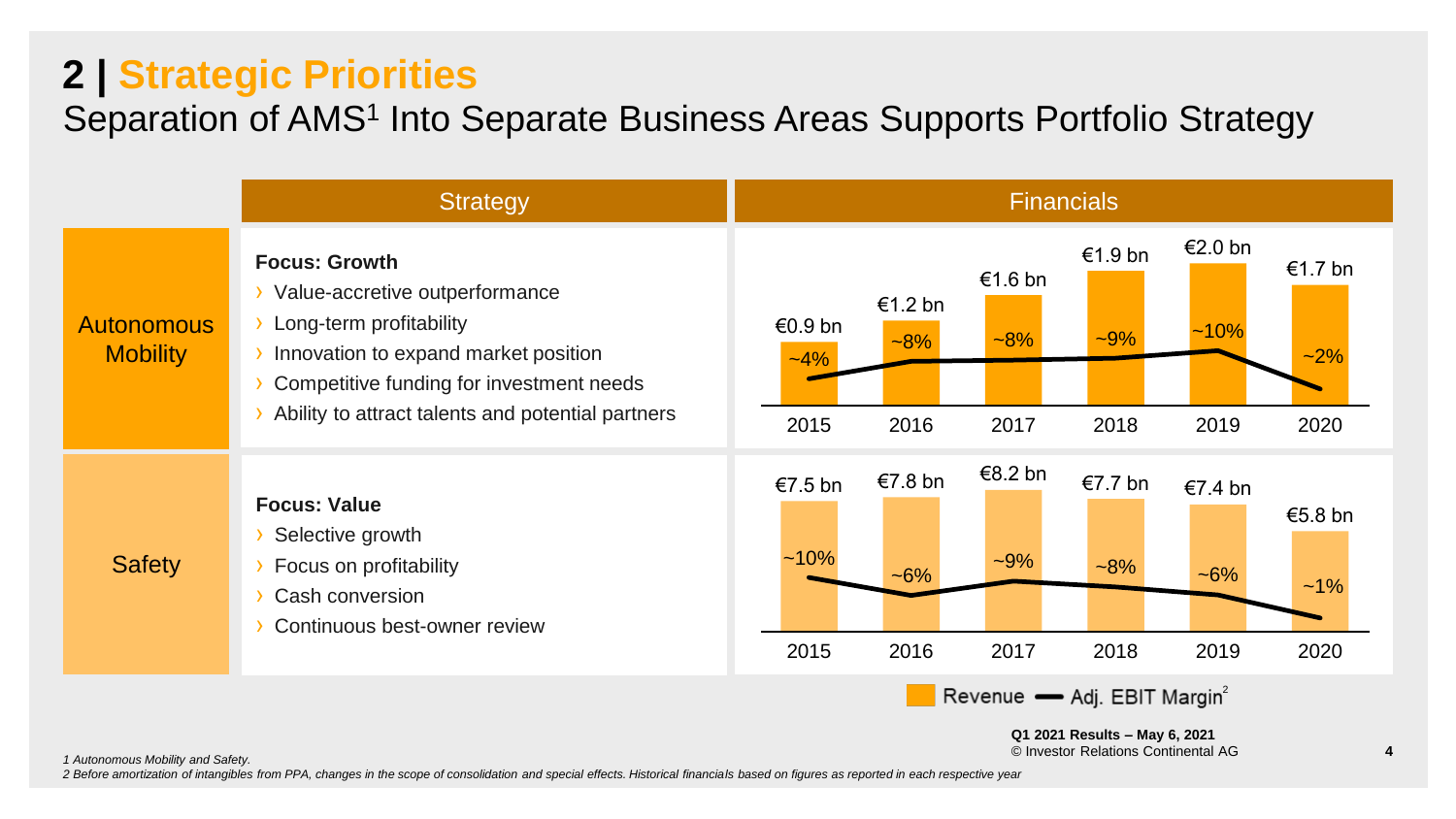# **3 | Group Highlights** Most Important KPIs for Q1 2021

|                                                                           | Q1 2020    | Q1 2021               | <b>Change</b> | <b>Comments</b>                            |
|---------------------------------------------------------------------------|------------|-----------------------|---------------|--------------------------------------------|
| Sales                                                                     | €9.9 bn    | €10.3 bn              | $+3.5%$       | Organic growth 8.6%; FX-€426 mn            |
| Adjusted EBIT <sup>1</sup>                                                | €433 mn    | €834 mn <sup>5</sup>  | $+€401$ mn    | Excluding IFRS 5 effect: Q1/21 €812 mn     |
| Adjusted EBIT <sup>1</sup> margin                                         | 4.4%       | $8.1\%$ <sup>5</sup>  | $+370$ bps    | <b>Excluding IFRS 5 effect: Q1/21 7.9%</b> |
| PPA <sup>2</sup>                                                          | $-648$ mn  | $-641$ mn             |               |                                            |
| Special effects                                                           | €51 mn     | $-£71$ mn             |               |                                            |
| Carve-out effects                                                         | -€12 mn    | -€24 mn               |               |                                            |
| Restructuring                                                             | -€40 mn    | €9 mn                 |               |                                            |
| Impairments                                                               | $-£18$ mn  | -€28 mn               |               |                                            |
| Other effects                                                             | €122 mn    | $-£28$ mn             |               |                                            |
| NIAT <sup>3</sup>                                                         | €292 mn    | €448 mn               | $+£156$ mn    |                                            |
| Free cash flow before acquisitions, divestments,<br>and carve-out effects | $-£148$ mn | €670 mn               | $+€818$ mn    |                                            |
| Gearing ratio                                                             | 25.8%      | 25.6%                 | $-20$ bps     |                                            |
| Equity ratio                                                              | 37.6%      | 33.9%                 | $-370$ bps    |                                            |
| Trailing ROCE <sup>4</sup>                                                | $-2.6%$    | $-2.0\%$ <sup>5</sup> | $+60$ bps     | Excluding IFRS 5 effect: Q1/21 -2.1%       |
| Net indebtedness                                                          | €3,996 mn  | €3,562 mn             |               |                                            |

*1 Before amortization of intangibles from PPA, changes in the scope of consolidation and special effects.*

*2 Amortization of intangibles from PPA.*

*3 Net income attributable to the shareholders of the parent.*

3 Net income attributable to the shareholders of the parent.<br>4 Calculated as reported EBIT for the last twelve months (LTM) divided by average operating assets for the LTM.

+ Cancuateu as reporteu Lori for the last twent monuta (Limi) unidential preventing as the intended spin-off of<br>5 Due to the intended spin-off of Powertrain Technologies, IFRS 5 Non-current Assets Held for Sale and Discont *application, depreciation ceased for discontinued operations starting March 16, 2021.*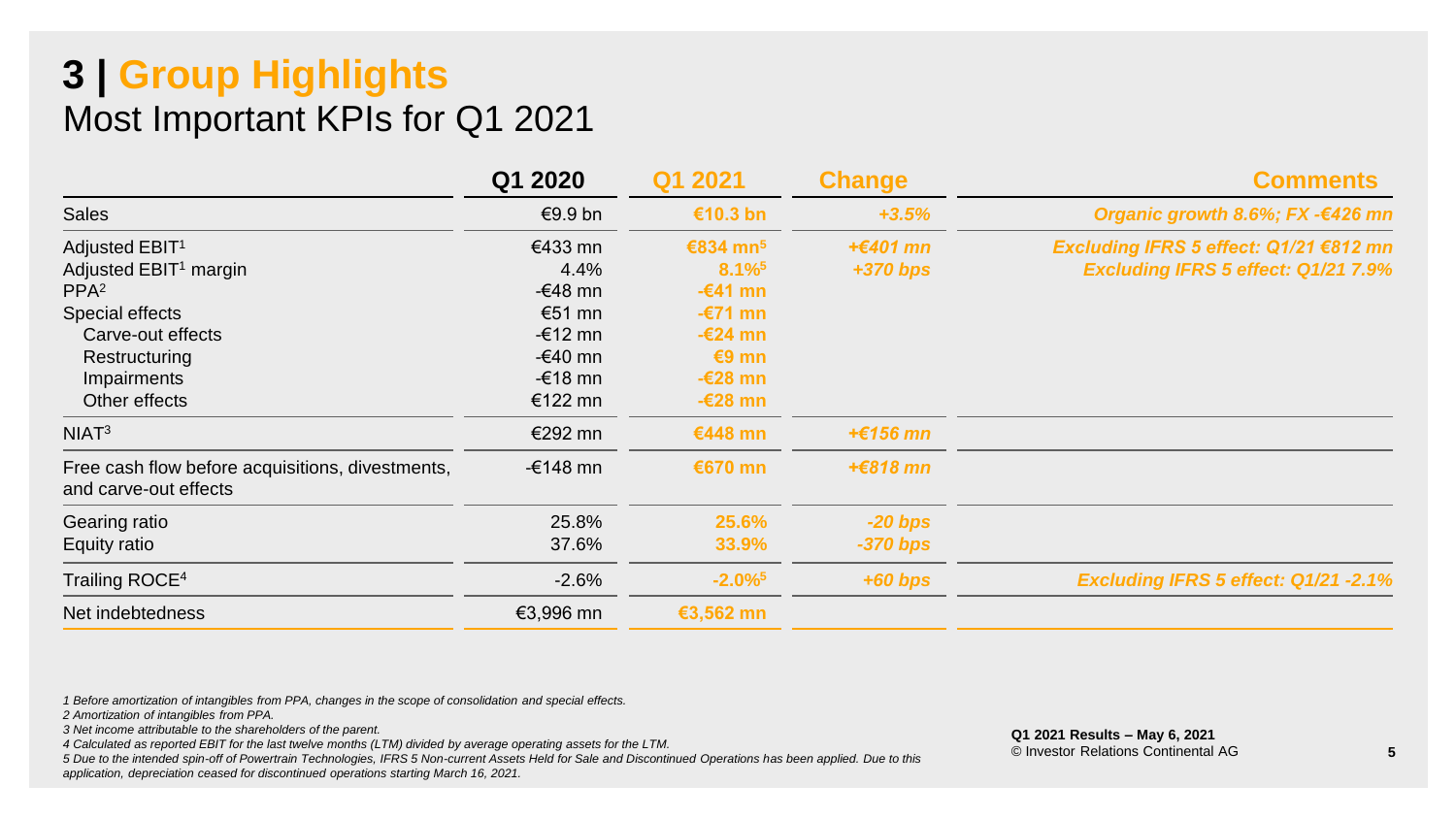# **3 | Group Highlights** Q1 2021 – Sales and Earnings Performance



*1 Before amortization of intangibles from PPA, consolidation and special effects.*

*2 Before changes in the scope of consolidation and exchange-rate effects.*

*3 Due to the intended spin-off of Powertrain Technologies depreciation ceased for discontinued operations starting March 16, 2021.*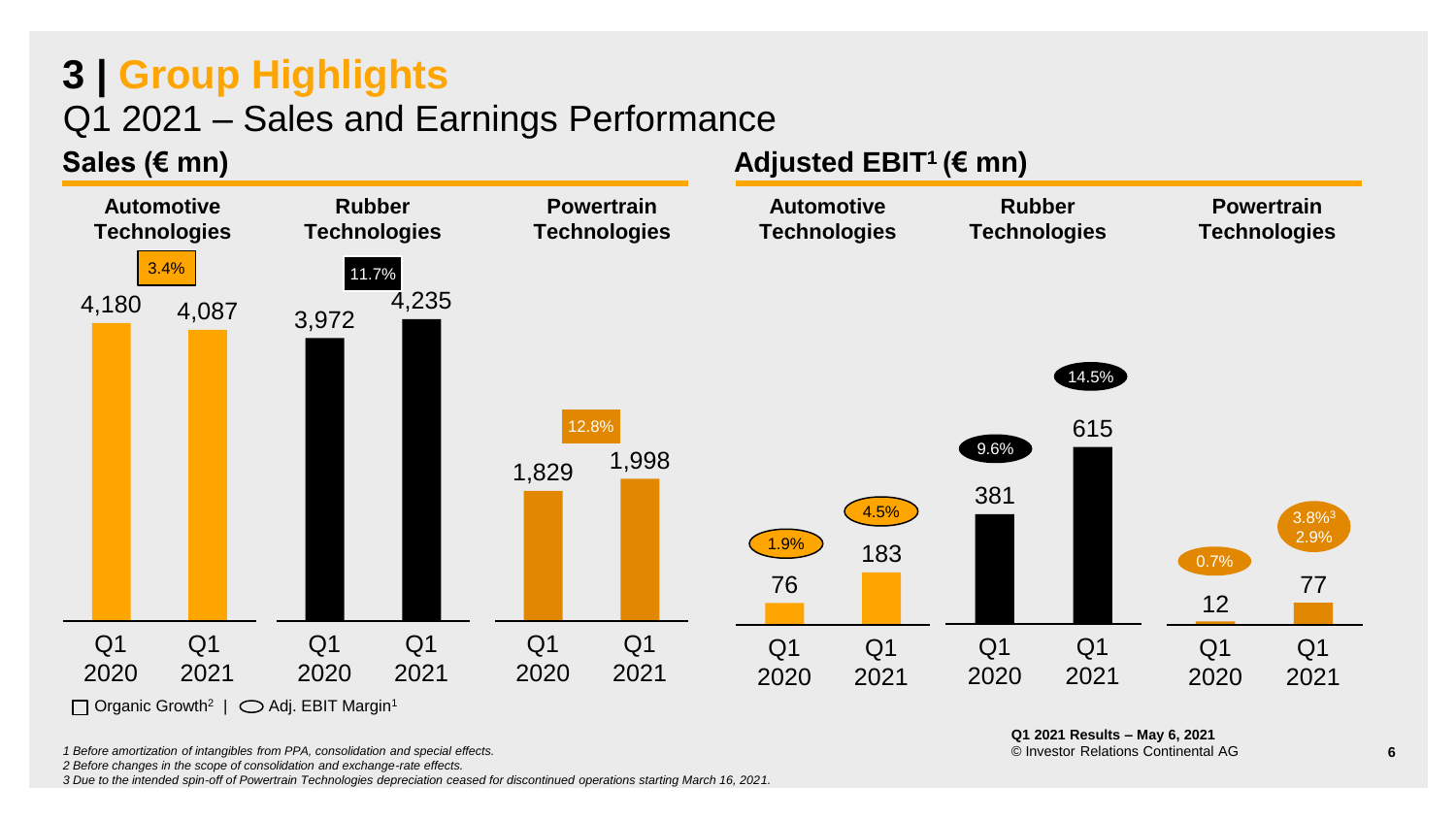# **3 | Group Highlights**

Regional Production vs. Sales Growth by Group Sectors in Q1 2021



*1 Shown as change in organic sales Y-o-Y w/o consolidation effects and fx effects; China incl. Hong Kong.*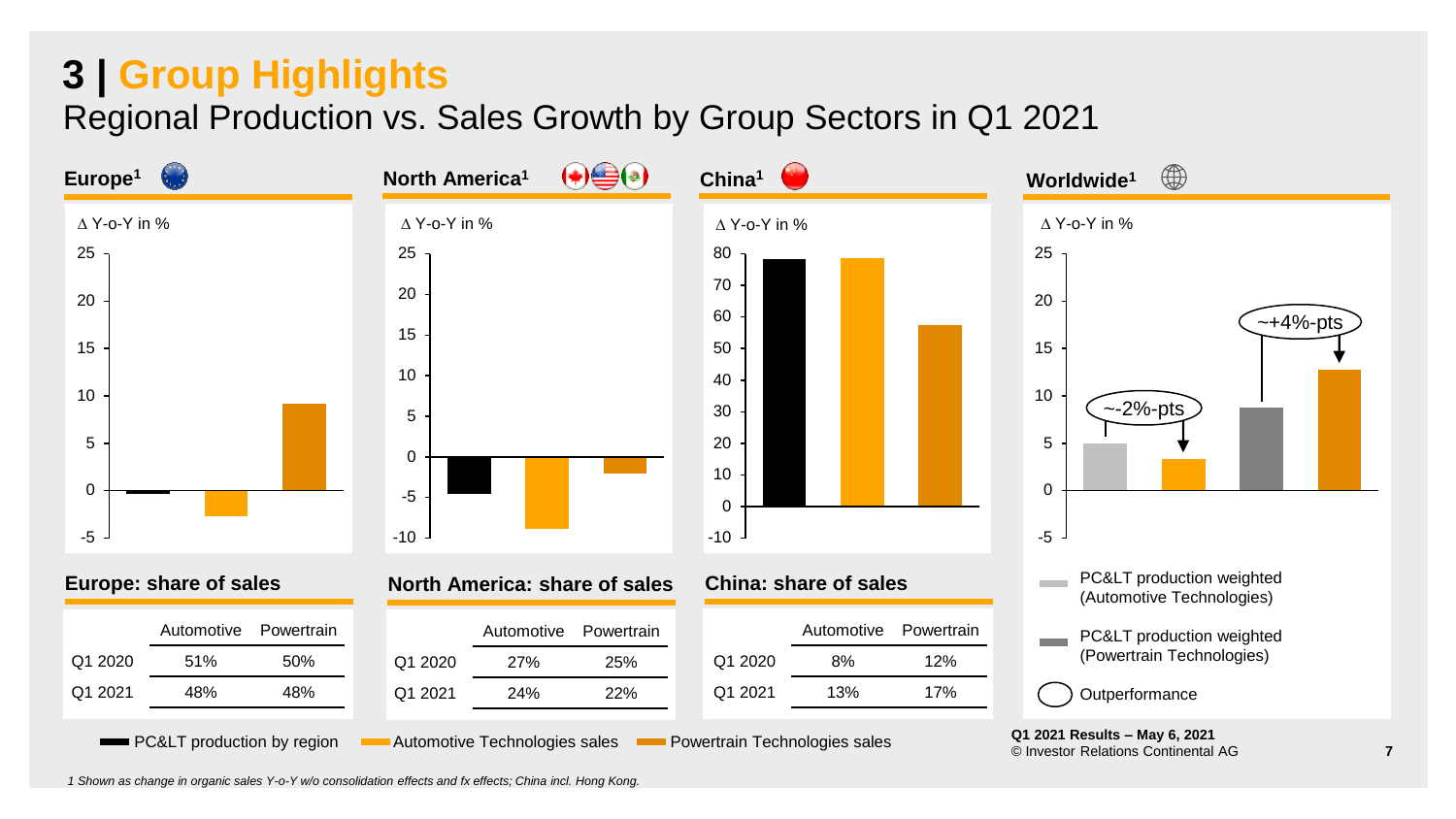# **4 | Automotive Technologies** Q1 2021 – Autonomous Mobility and Safety



*1 Before amortization of intangibles from PPA, consolidation and special effects.*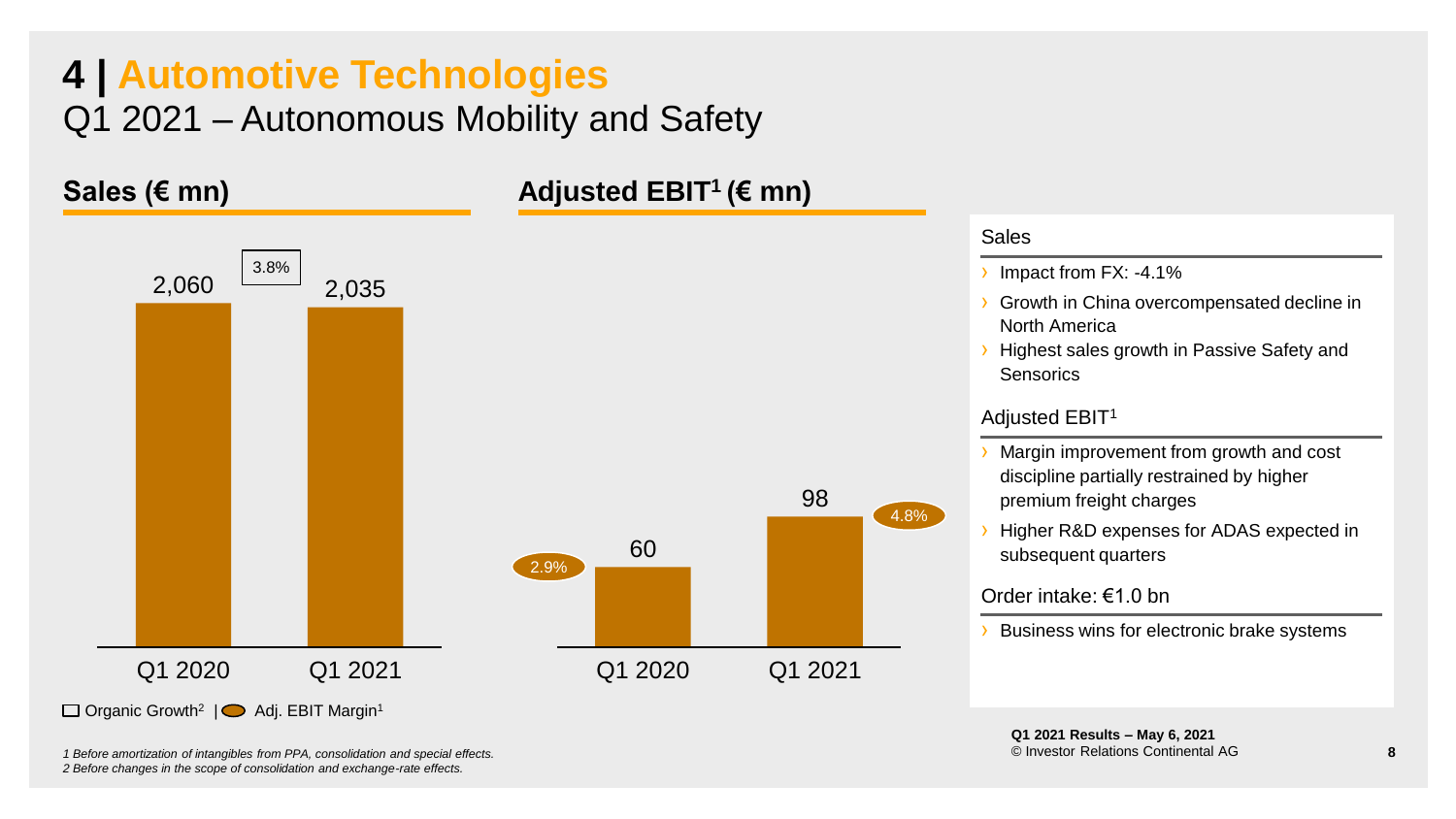# **4 | Automotive Technologies** Q1 2021 – Vehicle Networking and Information



*1 Before amortization of intangibles from PPA, consolidation and special effects.*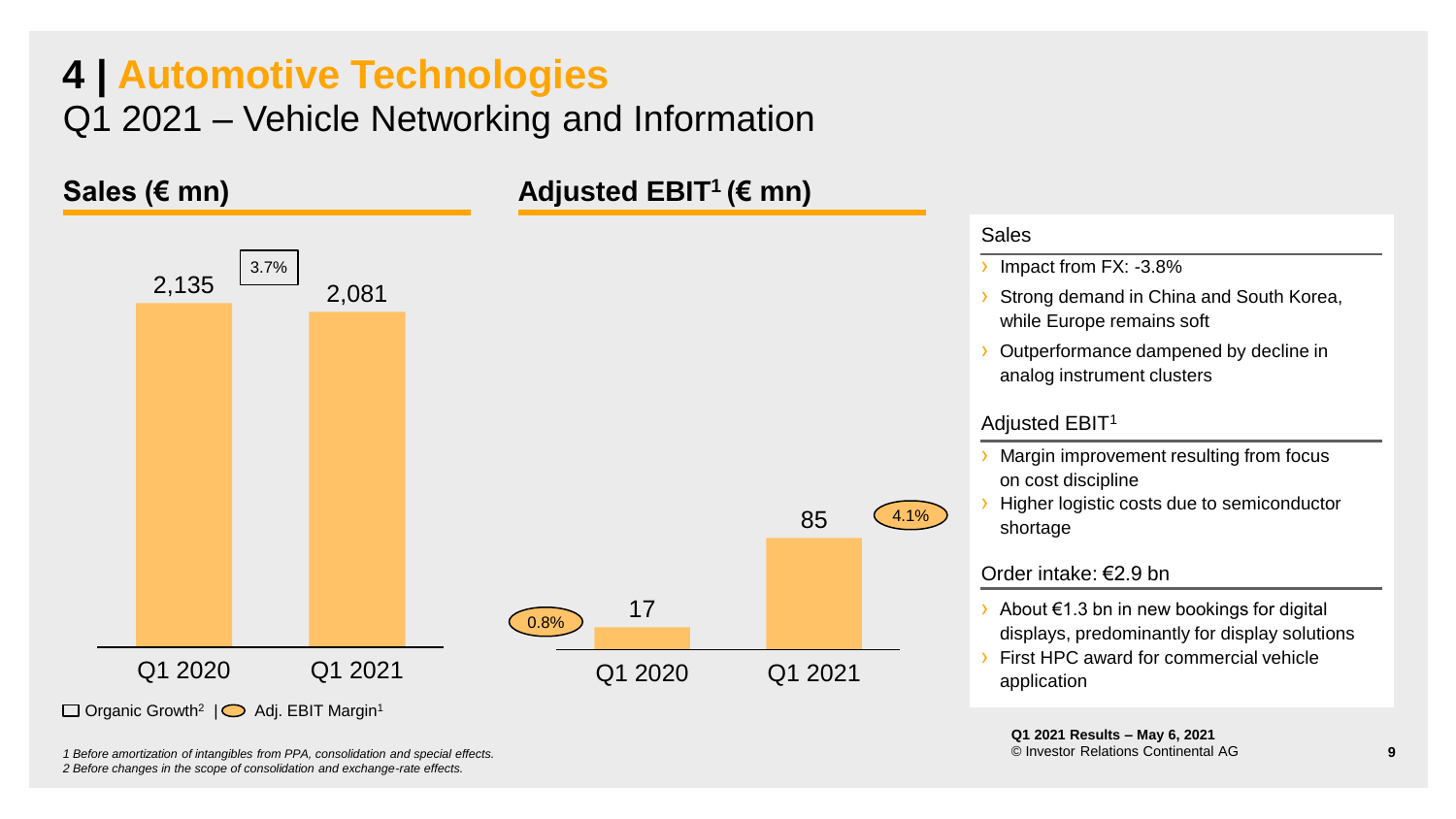# **5 | Rubber Technologies** Q1 2021 – Tires



*1 Before amortization of intangibles from PPA, consolidation and special effects.*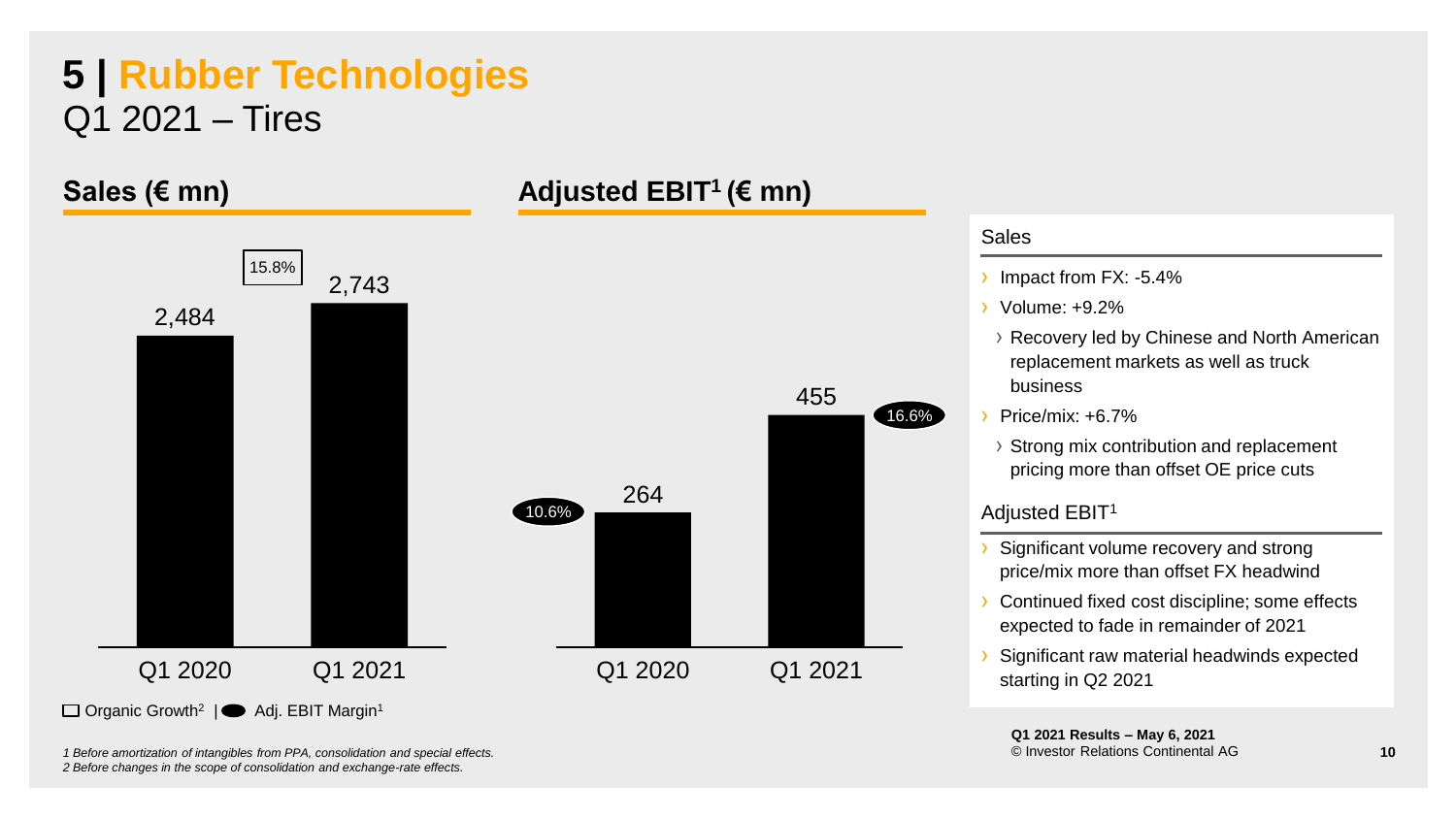# **5 | Rubber Technologies** Q1 2021 – ContiTech



*1 Before amortization of intangibles from PPA, consolidation and special effects.*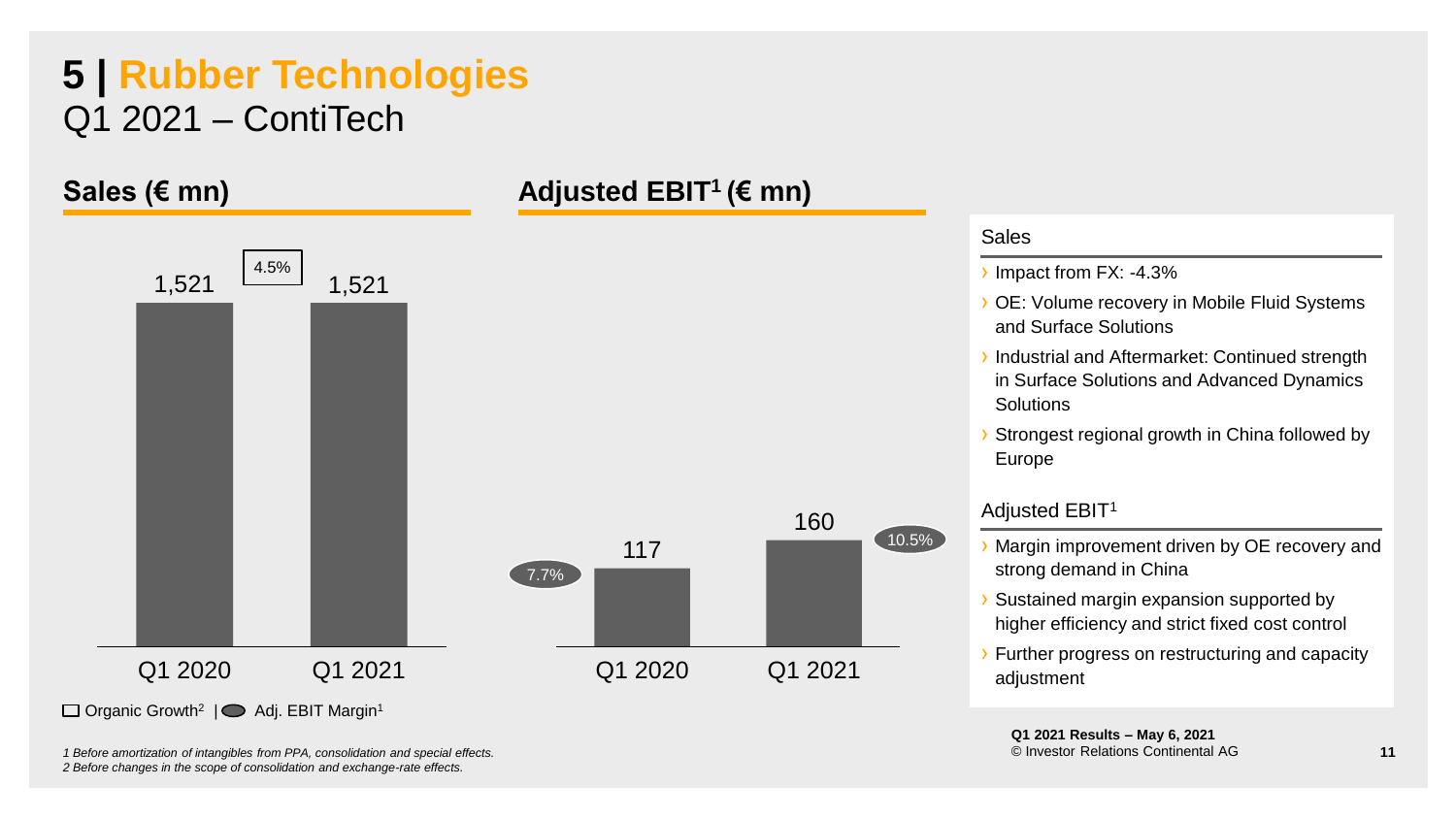# **6 | Powertrain Technologies** Q1 2021 – Powertrain



*1 Before amortization of intangibles from PPA, consolidation and special effects.*

*2 Before changes in the scope of consolidation and exchange-rate effects.*

*3 Due to the intended spin-off of Powertrain Technologies depreciation ceased for discontinued operations starting March 16, 2021.*

#### © Investor Relations Continental AG **12**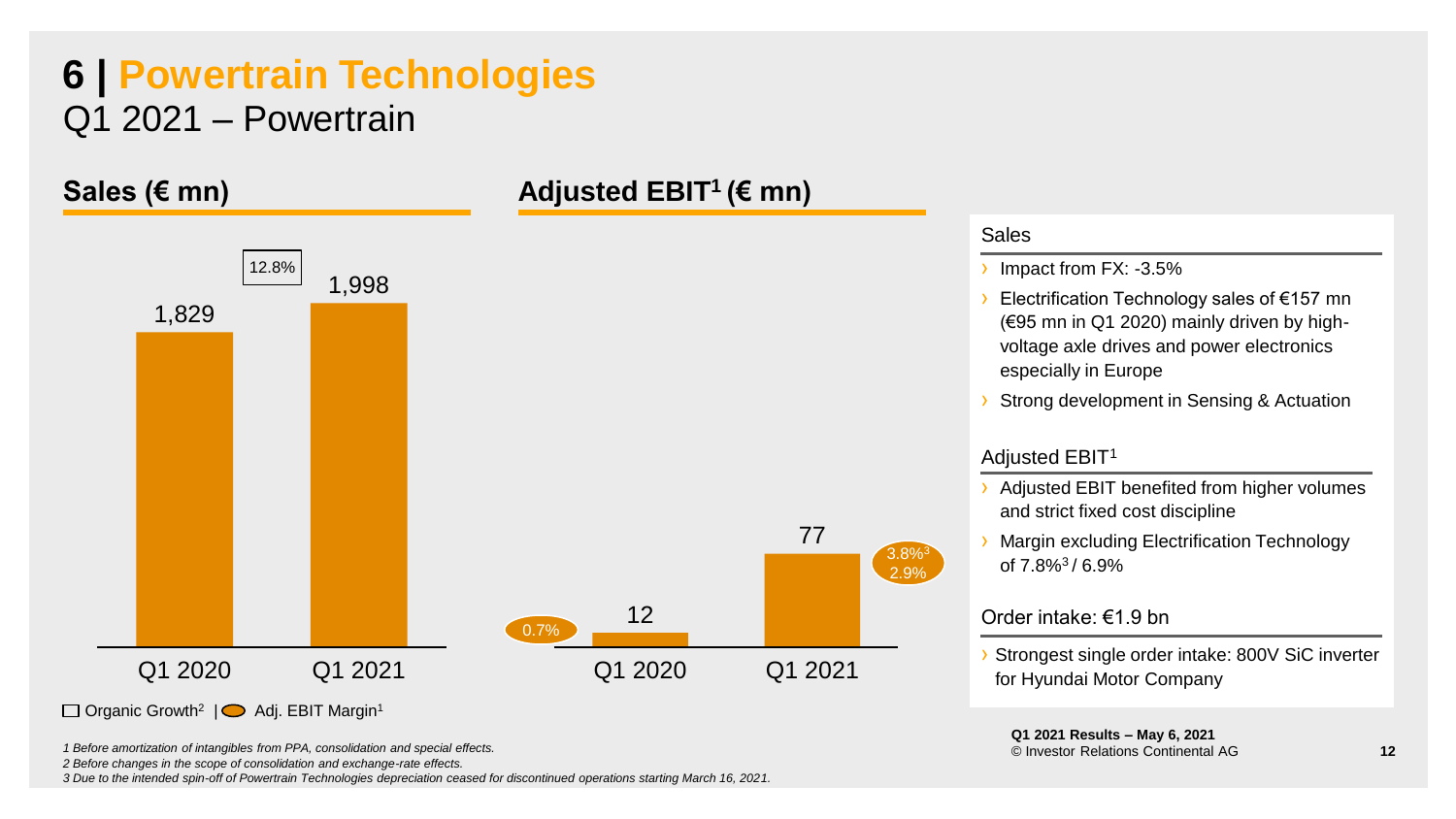# **7 | Cash Flow and Liquidity**

# Free Cash Flow Driven by Higher EBIT and Lower Capex

### **Cash Flow Q1 2021 (€ mn)**

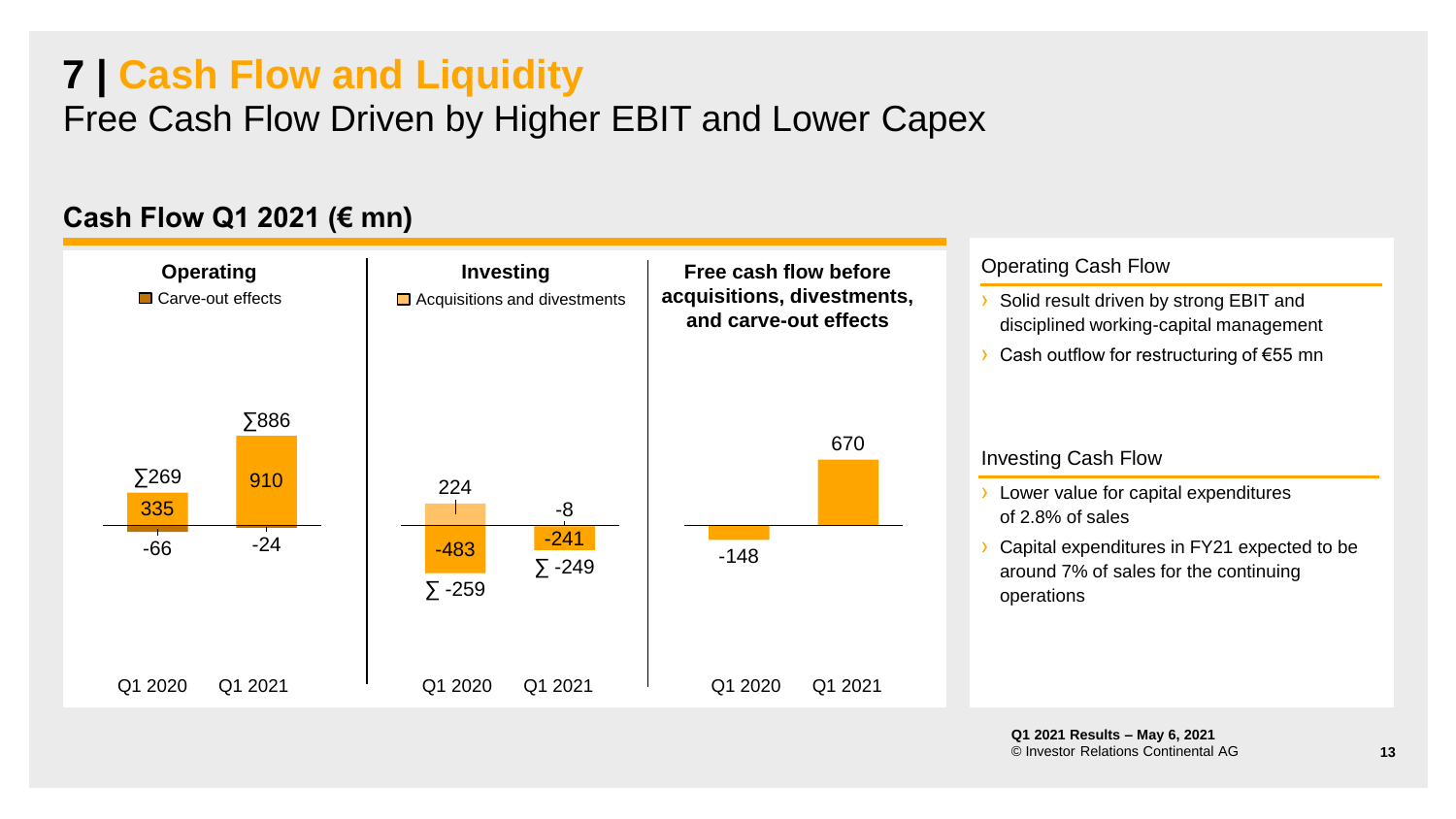# **7 | Cash Flow and Liquidity** Financial Position Remains Solid

### **Liquidity and bond maturities<sup>2</sup> (€ mn)**



Cash | Unutilized committed credit lines

*1 Bond amounts shown are nominal values.*

1 Bond amounts shown are nominal values.<br>2 Due to the intended spin-off of Powertrain Technologies, IFRS 5 Non-current Assets Held for Sale and Discontinued Operations has been applied. Due *to this application, depreciation ceased for discontinued operations starting March 16, 2021.*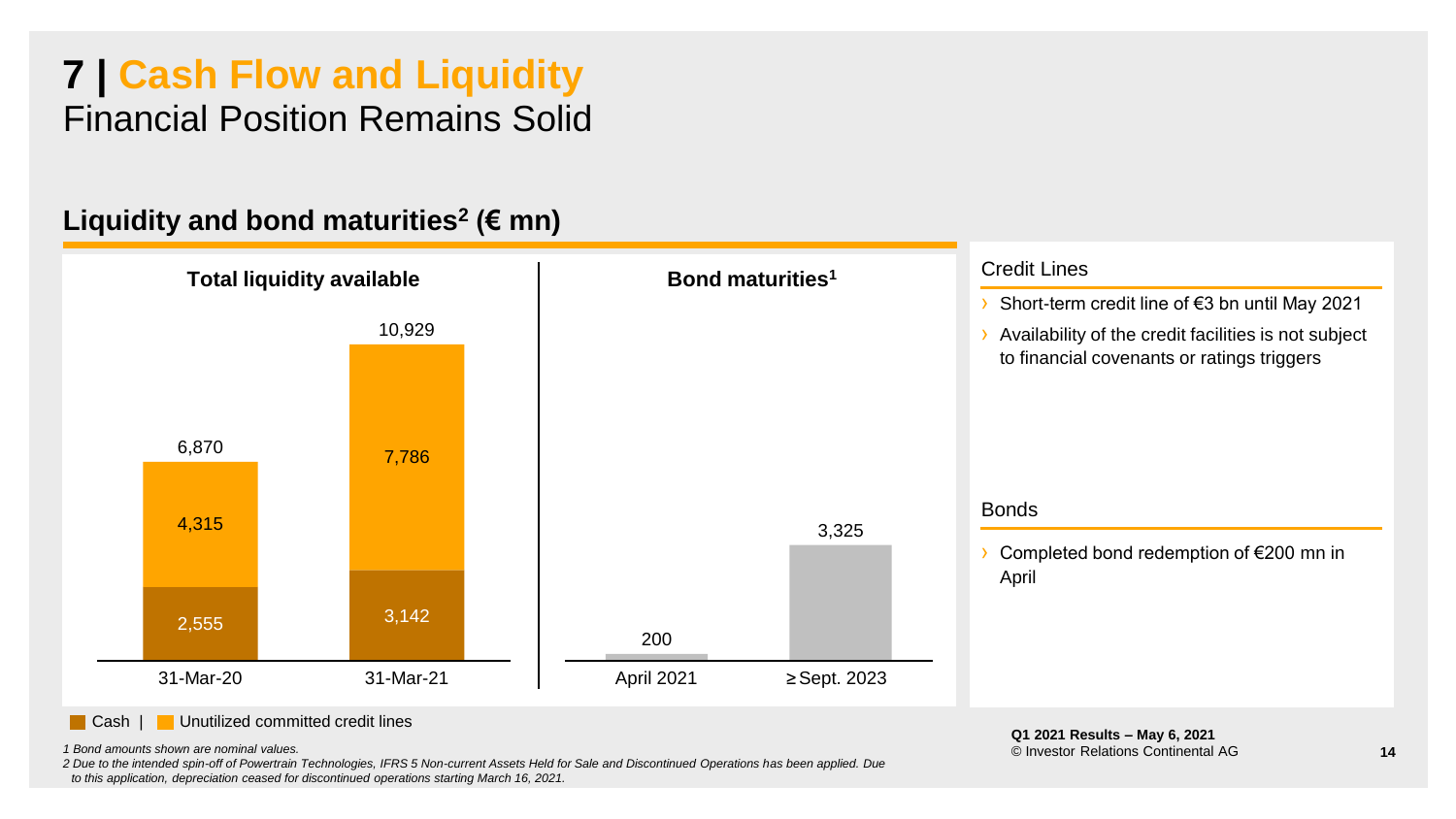# **8 | 2021 Outlook** Expectations for Market Development Unchanged

|                   |                                         |                     | <b>Vehicle Production</b>            |                    |                                                                                                   | <b>Replacement Tires</b> |         |              |
|-------------------|-----------------------------------------|---------------------|--------------------------------------|--------------------|---------------------------------------------------------------------------------------------------|--------------------------|---------|--------------|
|                   | <b>Passenger Cars</b><br>& Light Trucks | l <b>。__</b> ? __ ? | <b>Commercial</b><br><b>Vehicles</b> | <u> 15 - 19</u>    | <b>Commercial</b><br><b>Passenger Cars</b><br>& Light Trucks<br><b>Vehicles</b><br><b>6-06-01</b> |                          |         | <u>these</u> |
|                   | Q1 2021                                 | 2021E               | Q1 2021                              | 2021E              | Q1 2021                                                                                           | 2021E                    | Q1 2021 | 2021E        |
| Europe $\bullet$  | $~10\%$                                 | 10% to 13%          | $~20\%$                              | 8% to 12%          | $~10\%$                                                                                           | $6\%$ to $8\%$           | ~15%    | 4% to $6\%$  |
| North America (*) | $\sim -4\%$                             | 17% to 20%          | $~10\%$                              | 26% to 30%         | $~11\%$                                                                                           | 4% to $6\%$              | $~13\%$ | 4% to $6\%$  |
| China $\bigcirc$  | $~1.78\%$                               | 2% to 5%            | $~15\%$                              | $-28\%$ to $-32\%$ | $~1.33\%$                                                                                         | $6\%$ to $8\%$           | n/a     | n/a          |
| Worldwide (       | $~14\%$                                 | 9% to 12%           | $~1$ 25%                             | $-7\%$ to $-12\%$  | $~10\%$                                                                                           | $6\%$ to $8\%$           | n/a     | n/a          |

*E = Estimates.*

*Sources: IHS, own estimates.* **Q1 2021 Results – May 6, 2021** © Investor Relations Continental AG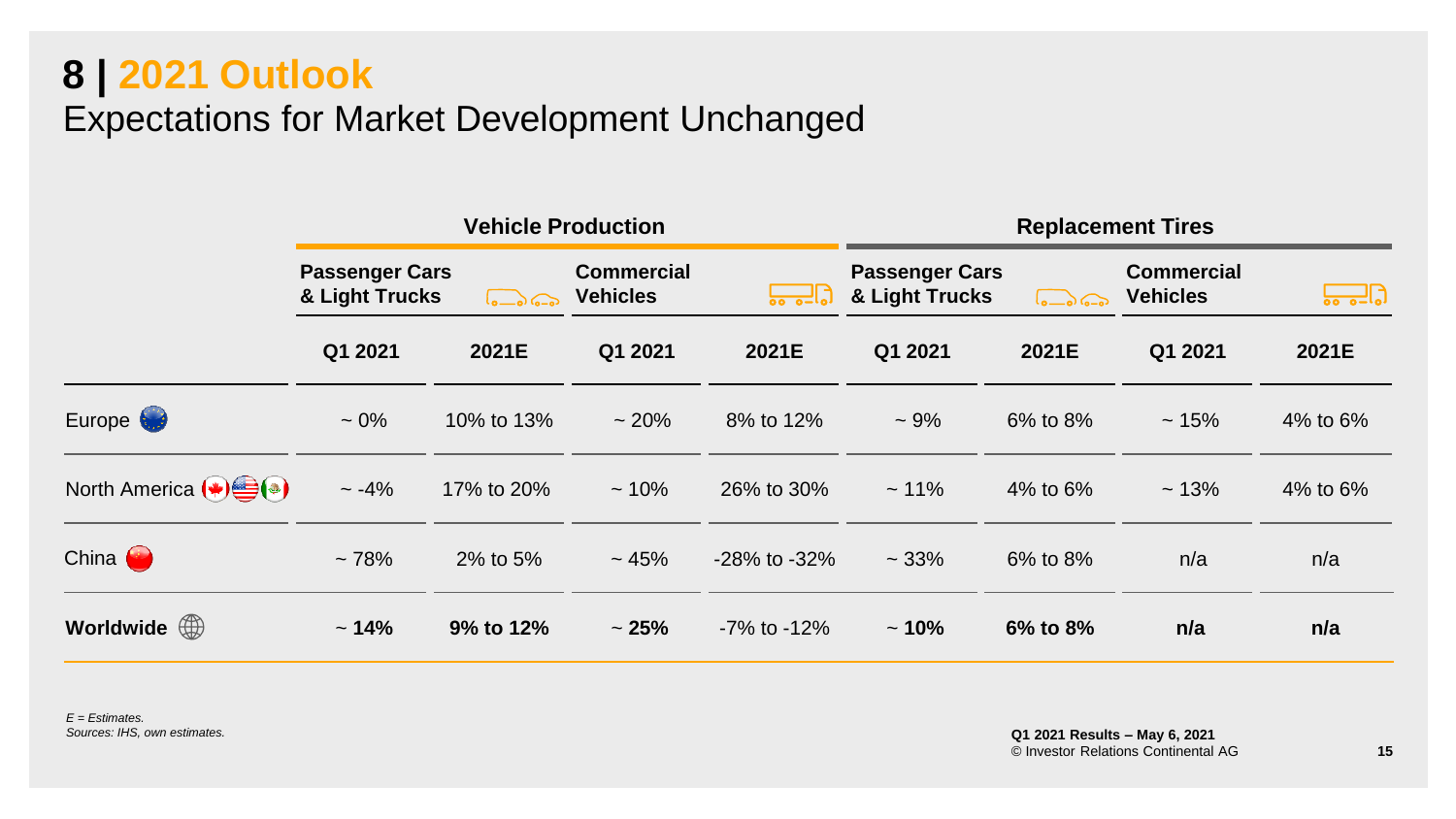# **8 | 2021 Outlook** Continental Group (Continuing Operations Only)

|                                                                        | 2021E                                                                                           |
|------------------------------------------------------------------------|-------------------------------------------------------------------------------------------------|
| Consolidated sales                                                     | Around $\epsilon$ 32.5 bn – $\epsilon$ 34.5 bn                                                  |
| Adj. EBIT <sup>1</sup> margin                                          | Around $6\% - 7\%$                                                                              |
| Automotive Technologies sales                                          | Around $616$ bn $-617$ bn                                                                       |
| Adj. EBIT <sup>1</sup> margin                                          | Around $1\% - 2\%$                                                                              |
| Rubber Technologies sales                                              | Around $\epsilon$ 16.5 bn – $\epsilon$ 17.5 bn                                                  |
| Adj. $EBIT1$ margin                                                    | Around $11.5\% - 12.5\%$                                                                        |
| Raw materials cost impact for Rubber Technologies                      | Headwind of around $\epsilon$ 350 mn (previously $\epsilon$ 200 mn)                             |
| Special effects                                                        | Around -€300 mn for restructuring costs and carve-out effects                                   |
| <b>Financial result</b>                                                | Around $-\epsilon$ 220 mn <sup>2</sup>                                                          |
| Tax rate including carve-out effects                                   | Around 27%                                                                                      |
| Capex before financial investments in % of sales                       | Around 7%                                                                                       |
| PPA amortization                                                       | Almost €200 mn                                                                                  |
| Free cash flow before acquisitions, divestments, and carve-out effects | Around $\epsilon$ 1.1 bn – $\epsilon$ 1.5 bn (previously $\epsilon$ 0.9 bn – $\epsilon$ 1.3 bn) |

*1 Before amortization of intangibles from PPA, consolidation and special effects.*

**Space for Sender Information** *2 Before effects of currency translation and effects from changes in the fair value of derivative instruments and other valuation effects.*

*E = Estimates.*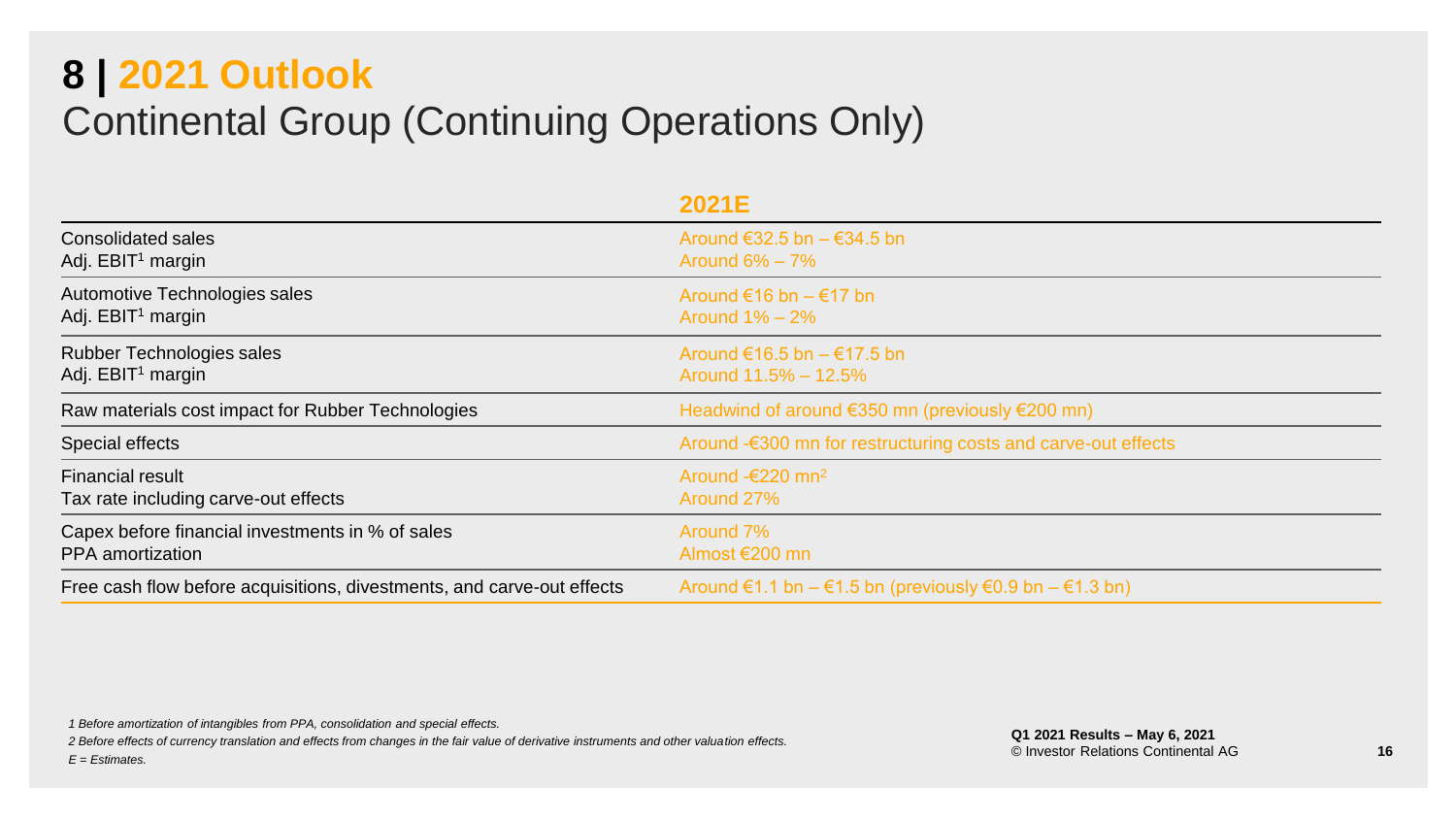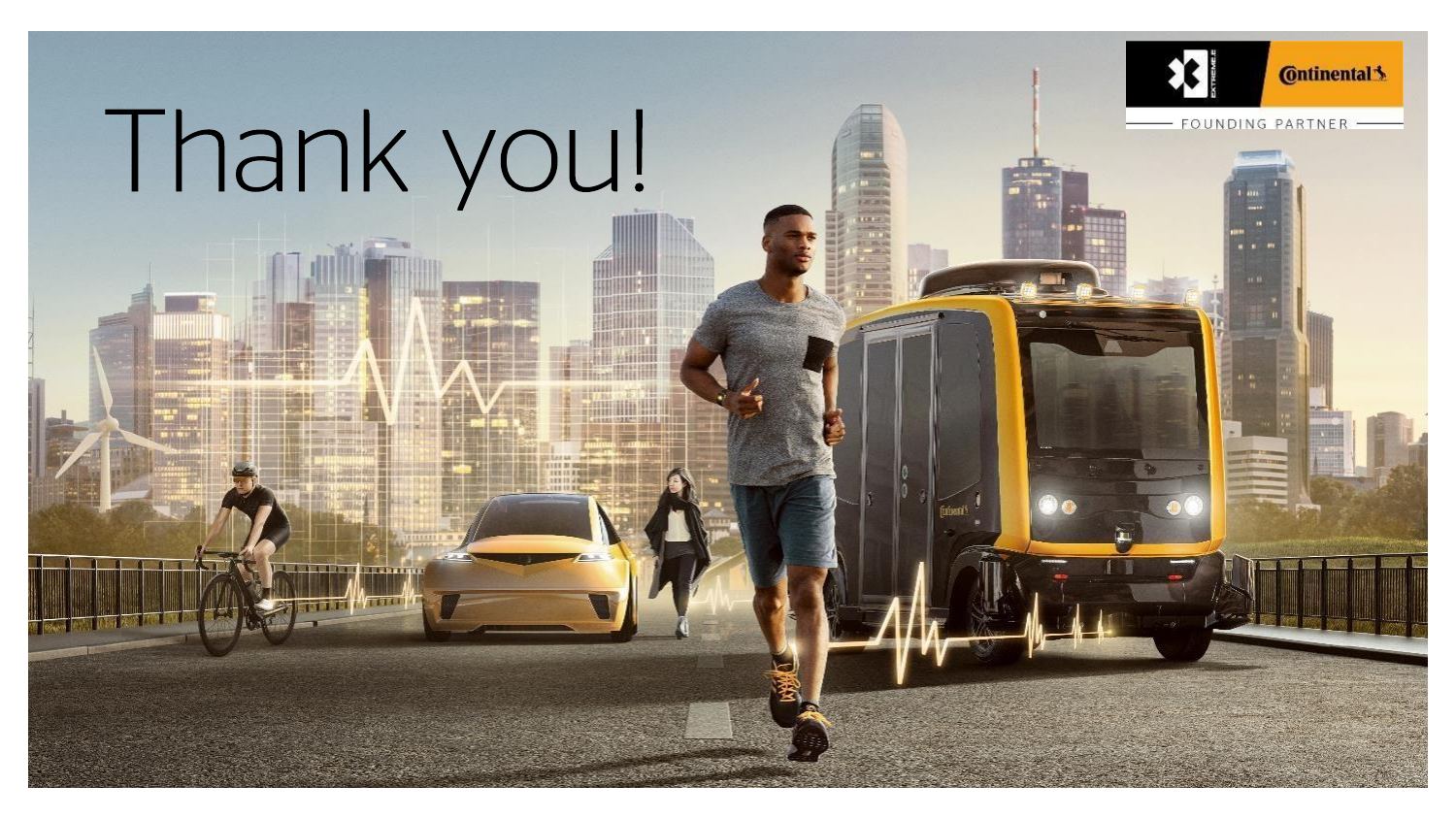# **Disclaimer**

> This presentation has been prepared by Continental Aktiengesellschaft solely in connection with the Analyst and Investor Call on May 6, 2021, and the subsequent analyst and investor meetings. It has not been independently verified. It does not constitute an offer, invitation or recommendation to purchase or subscribe for any shares or other securities issued by Continental AG or any subsidiary and neither shall any part of it form the basis of, or be relied upon in connection with, any contract or commitment concerning the purchase or sale of such shares or other securities whatsoever.

Neither Continental Aktiengesellschaft nor any of its affiliates, advisors or representatives shall have any liability whatsoever (in negligence or otherwise) for any loss that may arise from any use of this presentation or its contents or otherwise arising in connection with this presentation.

 $\lambda$  This presentation includes assumptions, estimates, forecasts and other forward-looking statements, including statements about our beliefs and expectations regarding future developments as well as their effect on the results of Continental. These statements are based on plans, estimates and projections as they are currently available to the management of Continental. Therefore, these statements speak only as of the date they are made, and we undertake no obligation to update publicly any of them in light of new information or future events. Furthermore, although the management is of the opinion that these statements, and their underlying beliefs and expectations, are realistic as of the date they are made, no guarantee can be given that the expected developments and effects will actually occur. Many factors may cause the actual development to be materially different from the expectations expressed here. Such factors include, for example and without limitation, changes in general economic and business conditions, fluctuations in currency exchange rates or interest rates, the introduction of competing products, the lack of acceptance for new products or services and changes in business strategy.

All statements with regard to markets or market position(s) of Continental or any of its competitors are estimates of Continental based on data available to Continental. Such data are neither comprehensive nor independently verified. Consequently, the data used are not adequate for and the statements based on such data are not meant to be an accurate or proper definition of regional and/or product markets or market shares of Continental and any of the participants in any market.

Unless otherwise stated, all amounts are shown in millions of euro. Please note that differences may arise as a result of the use of rounded amounts and percentages.

> Adjustment to the consolidated financial statements as of March 31, 2020: As part of the change in the accounting policy for revenue recognition for subsidiaries in China, the Continental Group recognized the following amounts in the first quarter of 2020 as a result of an error correction in accordance with IAS 8, Accounting Policies, Changes in Accounting Estimates and Errors. Sales increased by €68.7 million to a total of €9,912.7 million for the Continental Group, while manufacturing costs rose by €68.9 million to a total of €7,652.1 million. In the consolidated statement of financial position, trade accounts receivable were adjusted by €81.6 million to a total of €7,323.9 million, cash and cash equivalents by €27.9 million to a total of €2,555.0 million, trade accounts payable by €74.9 million to a total of €6,727.8 million, and short-term other financial liabilities by €34.8 million to a total of €906.2 million. The effect on gross margin on sales and subsequent earnings figures of -€0.2 million is not material.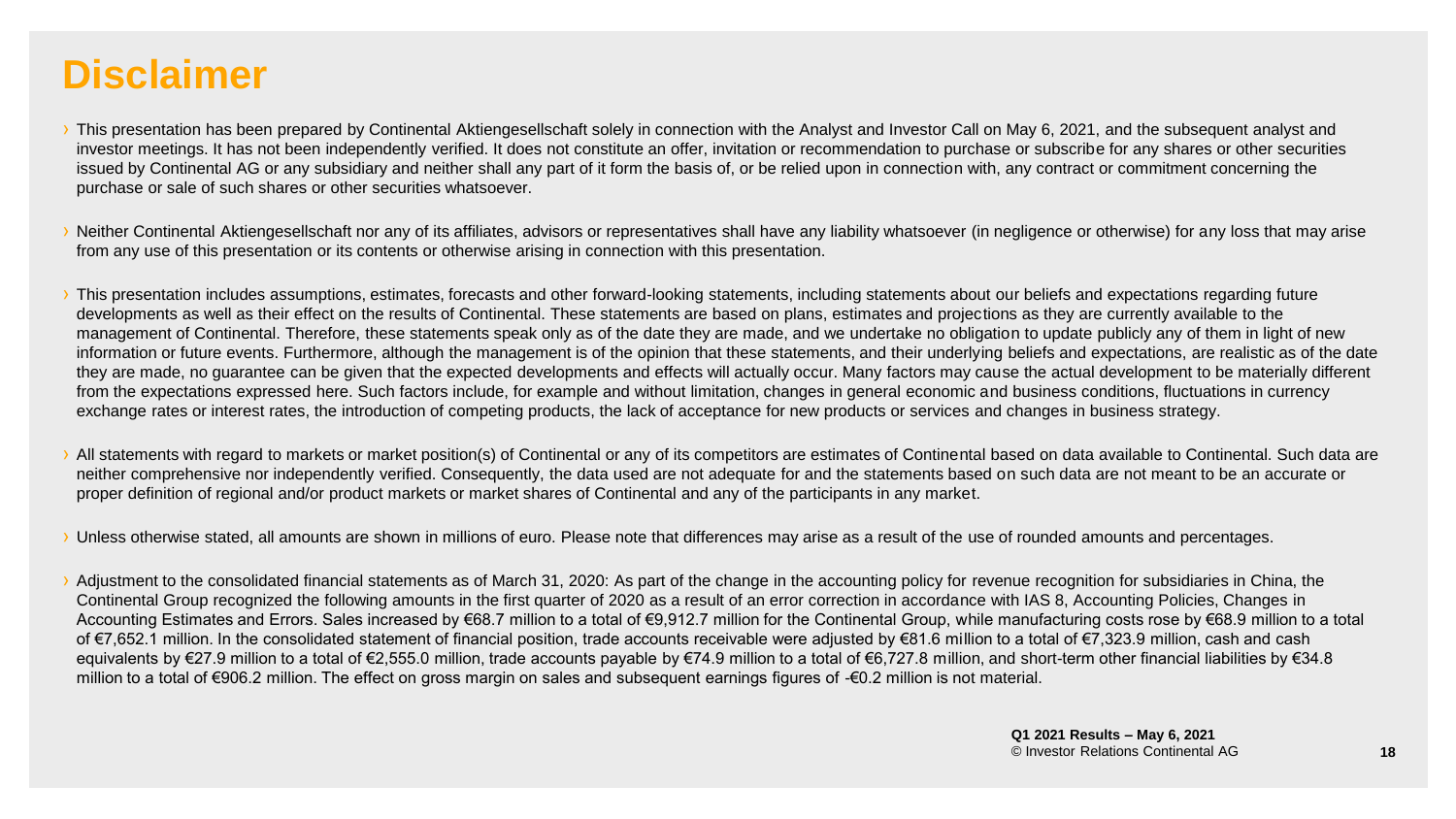# Back-up

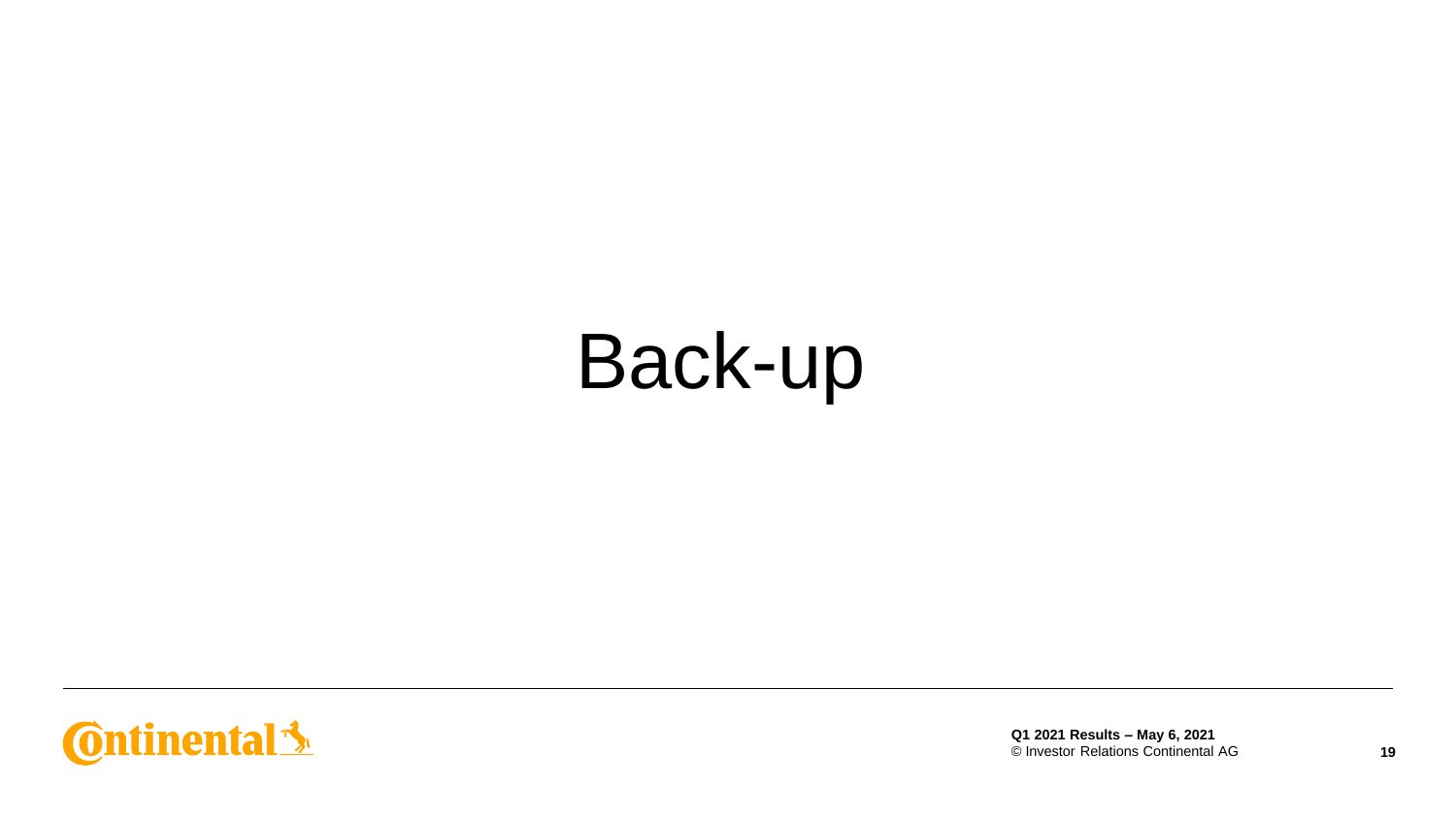# **Back-up** Key Historical Credit Metrics

| $(\epsilon \text{ mn})^1$                               | 2017     | 2018     | $\overline{2019}$ <sup>5</sup> | 2020     | <b>LTM</b> |
|---------------------------------------------------------|----------|----------|--------------------------------|----------|------------|
| <b>Statement of Cash Flows</b>                          |          |          |                                |          |            |
| <b>Adjusted EBITDA</b>                                  | 6,701    | 6,190    | 5,837                          | 4,030    | 4,389      |
| <b>Reported EBITDA</b>                                  | 6,679    | 6,236    | 4,977                          | 3,034    | 3,276      |
| Net cash interest paid                                  | $-105$   | -91      | -83                            | $-137$   | $-150$     |
| Tax paid                                                | $-1,122$ | $-848$   | $-866$                         | $-886$   | $-769$     |
| Change in net working capital <sup>2</sup>              | $-484$   | 60       | $-256$                         | $-579$   | $-747$     |
| Other $3$                                               | 253      | $-379$   | 642                            | 1,282    | 1,720      |
| Cash flow arising from operating activities             | 5,221    | 4,977    | 4,414                          | 2,714    | 3,331      |
| Cash flow arising from investing activities             | $-3,468$ | $-3,626$ | $-3,653$                       | $-1,835$ | $-1,825$   |
| - thereof acquisitions                                  | $-596$   | $-418$   | $-488$                         | $-71$    | $-69$      |
| - thereof capex in PPE and intangibles                  | $-2,951$ | $-3,285$ | $-3,220$                       | $-2,126$ | $-1,885$   |
| <b>Cash flow before financing activities</b>            | 1,753    | 1,351    | 762                            | 879      | 1,506      |
| <b>Cash flow before acquisitions</b>                    | 2,349    | 1,769    | 1,249                          | 950      | 1,575      |
| <b>Statement of Financial Position</b>                  |          |          |                                |          |            |
| Cash and cash equivalents                               | 1,882    | 2,761    | 3,342                          | 2,939    | 3,142      |
| Derivative instruments and interest-bearing investments | 161      | 184      | 206                            | 257      | 245        |
| <b>Total indebtedness</b>                               | 4,090    | 4,607    | 7,619                          | 7,334    | 6,949      |
| <b>Net indebtedness</b>                                 | 2,048    | 1,661    | 4,072                          | 4,139    | 3,562      |
| <b>Credit Ratios</b>                                    |          |          |                                |          |            |
| Net indebtedness / adjusted EBITDA                      | 0.3x     | 0.3x     | 0.7x                           | 1.0x     | 0.8x       |
| Net cash interest paid coverage (ratio) <sup>4</sup>    | 63.6x    | 67.8x    | 70.4x                          | 29.5x    | 29.3x      |

*Notes:*

*1 Amounts shown may contain rounding differences.*

*2 Includes changes in inventories, trade accounts receivable, trade accounts payable and discounted notes.*

*3 Includes dividends received, income from equity-accounted and other investments, incl. impairment and reversal of impairment losses, gains/losses from the disposal of assets, companies and business operations, as well as changes in employee benefits and other provisions and in other assets and liabilities.*

*4 Adjusted EBITDA to net cash interest paid.* 

*5 The previous year's figures have been adjusted due to the change in recognition of interest and penalties on income taxes. To increase transparency, receivables from and liabilities to related parties have been reclassified from changes in other assets and liabilities to changes from trade accounts receivables and payables starting from 2019 reporting year. The figures from the comparative period have been adjusted accordingly.*

#### *IFRS 16 applied starting 2019.*

*Due to the intended spin-off of Powertrain Technologies depreciation ceased for discontinued operations starting March 16, 2021.*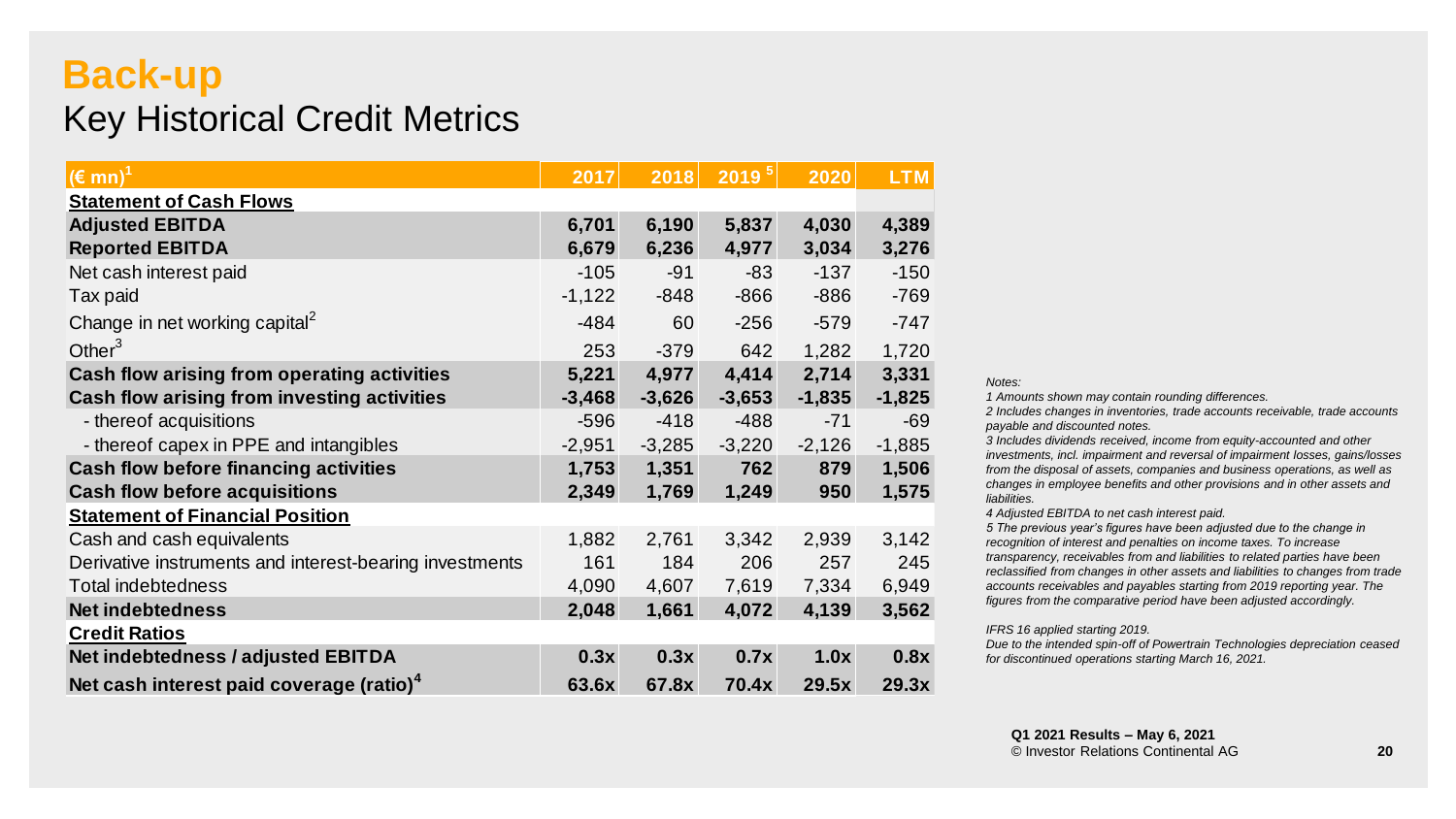## **Back-up**

Capex, Depreciation and Earnings per Share – Breakdown for Q1 2021



■ Capex (PPE), percentage of sales | ■ Depreciation, w/o PPA<sup>1</sup> | ■ PPA<sup>1</sup>

*1 Amortization of intangibles from PPA.*

*2 Assuming corporate tax rate of 28%.*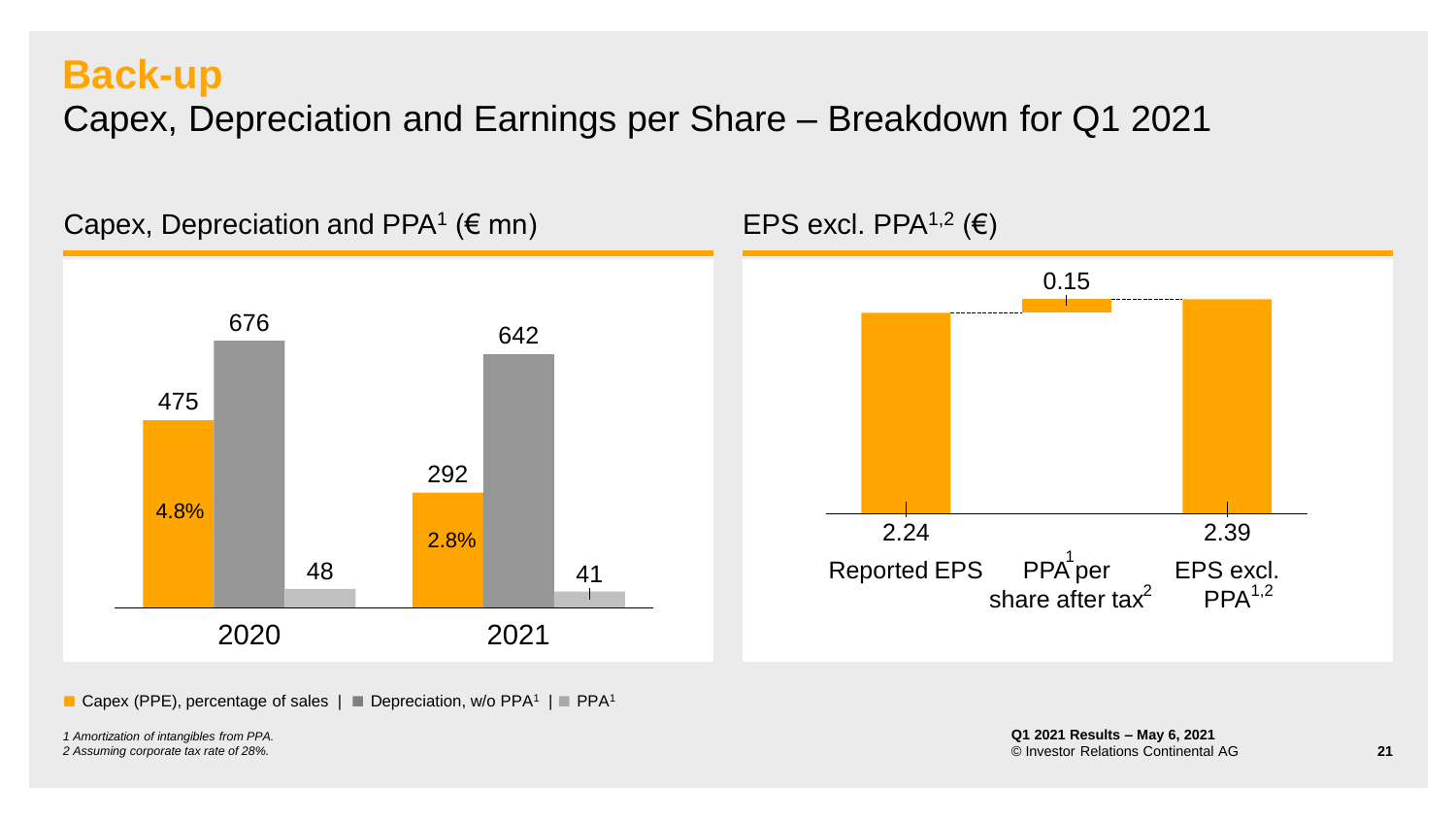# **Back-up** Relevant Bonds

| <b>Issuer</b>                    | <b>Continental AG</b>                           | Conti-Gummi Finance<br>B.V., Netherlands <sup>1</sup> | Conti-Gummi Finance<br>B.V., Netherlands <sup>1</sup>                            | <b>Continental AG</b>                         | <b>Continental AG</b>                         |
|----------------------------------|-------------------------------------------------|-------------------------------------------------------|----------------------------------------------------------------------------------|-----------------------------------------------|-----------------------------------------------|
| <b>Issue</b>                     |                                                 |                                                       | <b>Senior Notes</b>                                                              |                                               |                                               |
| <b>Principal</b><br>amount       | €500 mn                                         | €750 mn                                               | €625 mn                                                                          | €600 mn                                       | €750 mn                                       |
| <b>Offering price</b>            | 99.804%                                         | 99.559%                                               | 99.589%                                                                          | 99.802%                                       | 98.791%                                       |
| Rating<br>at issue date          | Baa1 (Moody's)<br>BBB+ (Fitch)                  | Baa2 (Moody's)<br>BBB (Fitch)                         | Baa2 (Moody's)<br>BBB (Fitch)                                                    | Baa1 (Moody's)<br>BBB+ (Fitch)                | Baa2 (Moody's)<br>BBB (Fitch)                 |
| <b>Current rating</b><br>(group) |                                                 |                                                       | BBB (S&P <sup>2</sup> ), BBB (Fitch <sup>3</sup> ), Baa2 (Moody's <sup>4</sup> ) |                                               |                                               |
| Coupon                           | $0.00\%$ p.a.                                   | 2.125% p.a.                                           | 1.125% p.a.                                                                      | $0.375%$ p.a.                                 | 2.500% p.a.                                   |
| <b>Issue date</b>                | Sept. 12, 2019                                  | May 27, 2020                                          | June 25, 2020                                                                    | Sept. 27, 2019                                | May 27, 2020                                  |
| <b>Maturity</b>                  | Sept. 12, 2023                                  | Nov. 27, 2023                                         | Sept. 25, 2024                                                                   | June 27, 2025                                 | Aug. 27, 2026                                 |
| <b>Interest</b><br>payment       |                                                 | Annual<br>Nov. 27                                     | Annual<br>Sept. 25                                                               | Annual<br>June 27                             | Annual<br>Aug. 27                             |
| <b>WKN</b>                       | A2YPE5                                          | A28XTQ                                                | A28YEC                                                                           | A2YPAE                                        | A28XTR                                        |
| <b>ISIN</b>                      | XS2051667181                                    | XS2178585423                                          | XS2193657561                                                                     | XS2056430874                                  | XS2178586157                                  |
| <b>Denomination</b>              | €1,000 with minimum<br>tradable amount $€1,000$ | €1,000 with minimum<br>tradable amount $€1,000$       | €1,000 with minimum<br>tradable amount $€1,000$                                  | €1,000 with minimum<br>tradable amount €1,000 | €1,000 with minimum<br>tradable amount €1,000 |

*1 Guaranteed by Continental AG.* 

*2 Contracted rating since May 19, 2000.*

*3 Contracted rating since November 7, 2013.*

*4 Contracted rating since January 1, 2019.*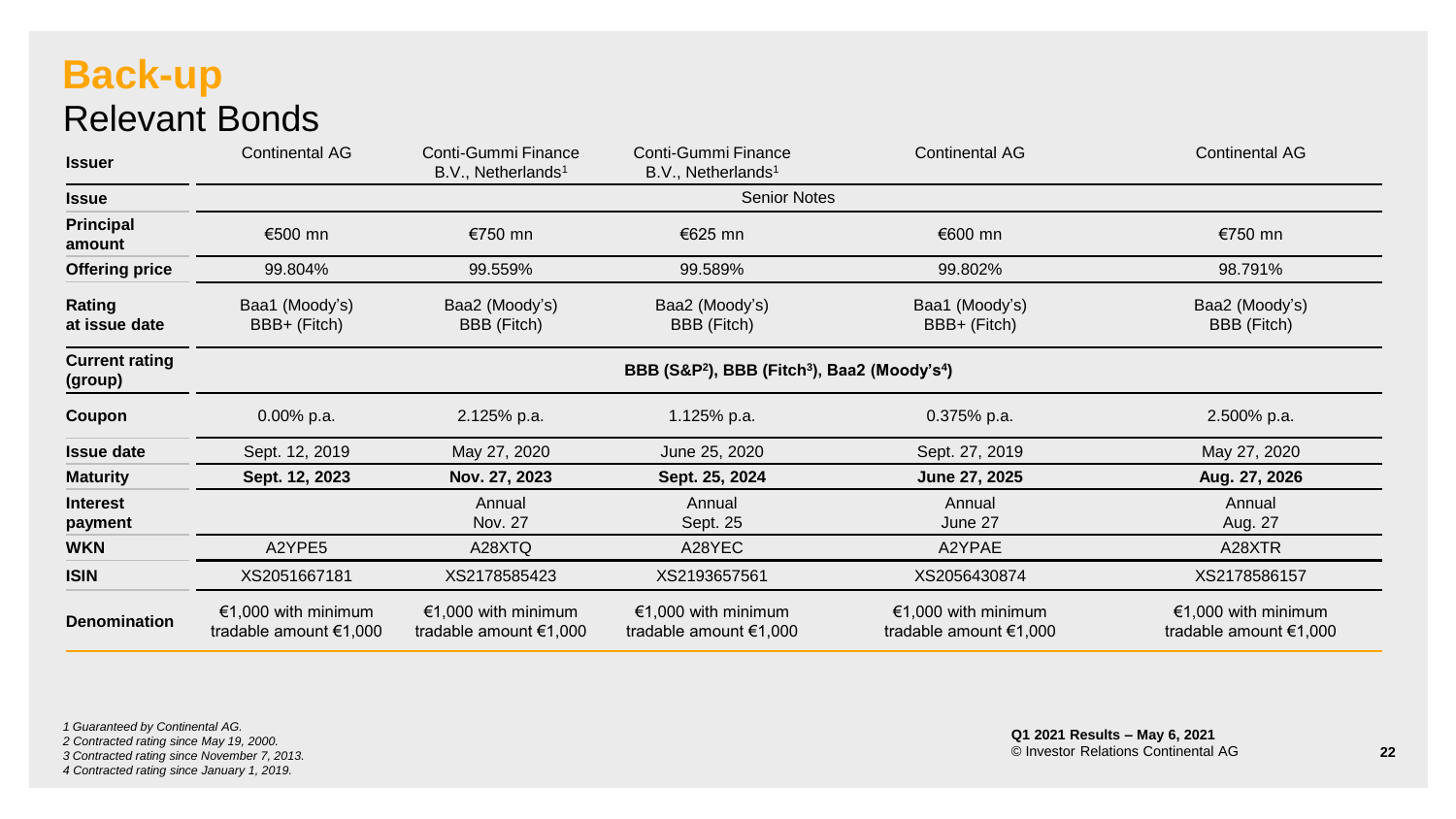# **Back-up** Continental's Credit Rating



*1 Contracted rating since May 19, 2000.*

*2 Contracted rating since January 1, 2019.*

*3 Contracted rating since November 7, 2013.*

**Space for Sender Information Q1 2021 Results – May 6, 2021** © Investor Relations Continental AG **23**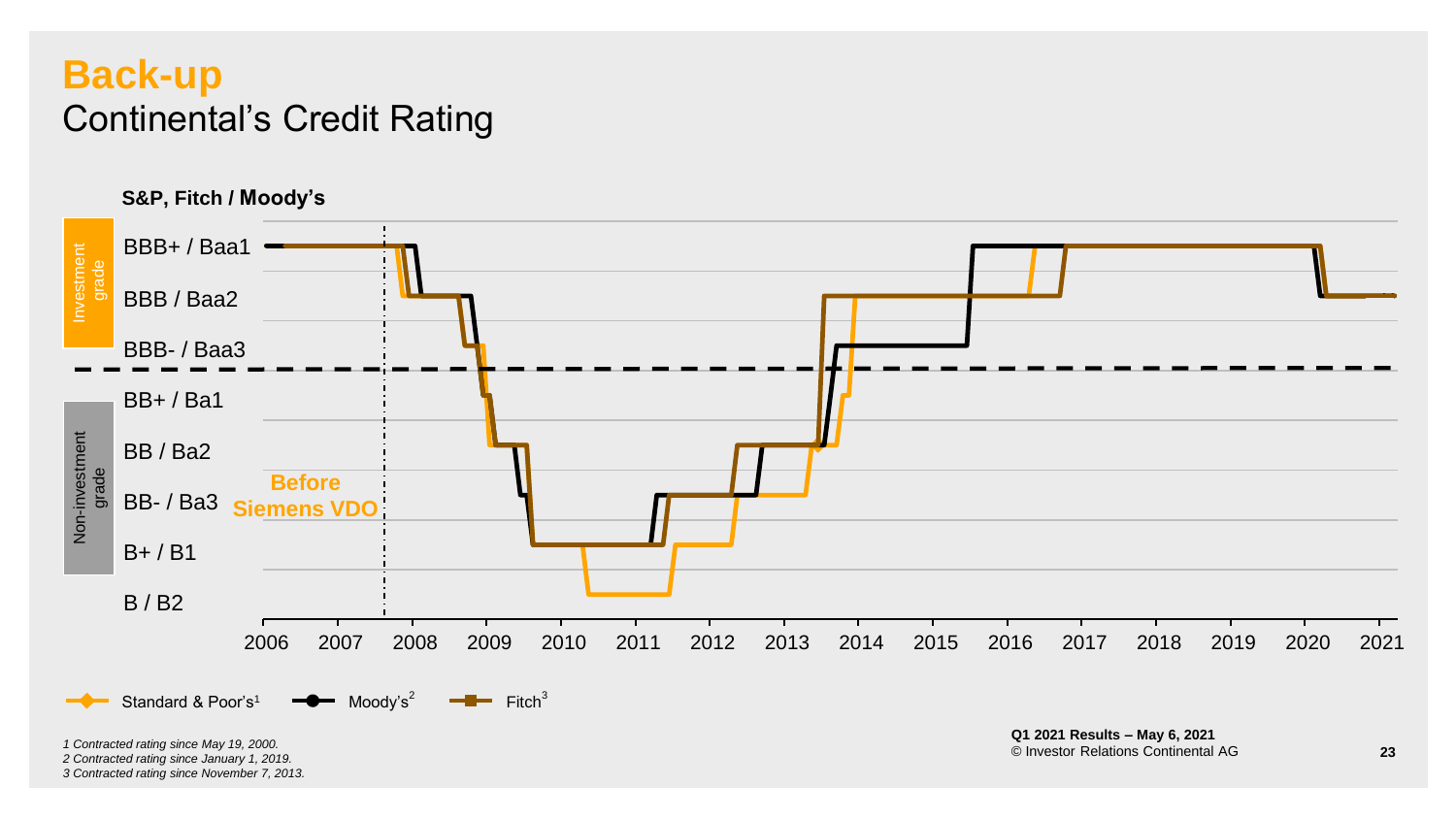# **Fact Sheets** 2020 – Q1 2021



**Space for Sender Information Q1 2021 Results – May 6, 2021** © Investor Relations Continental AG **24**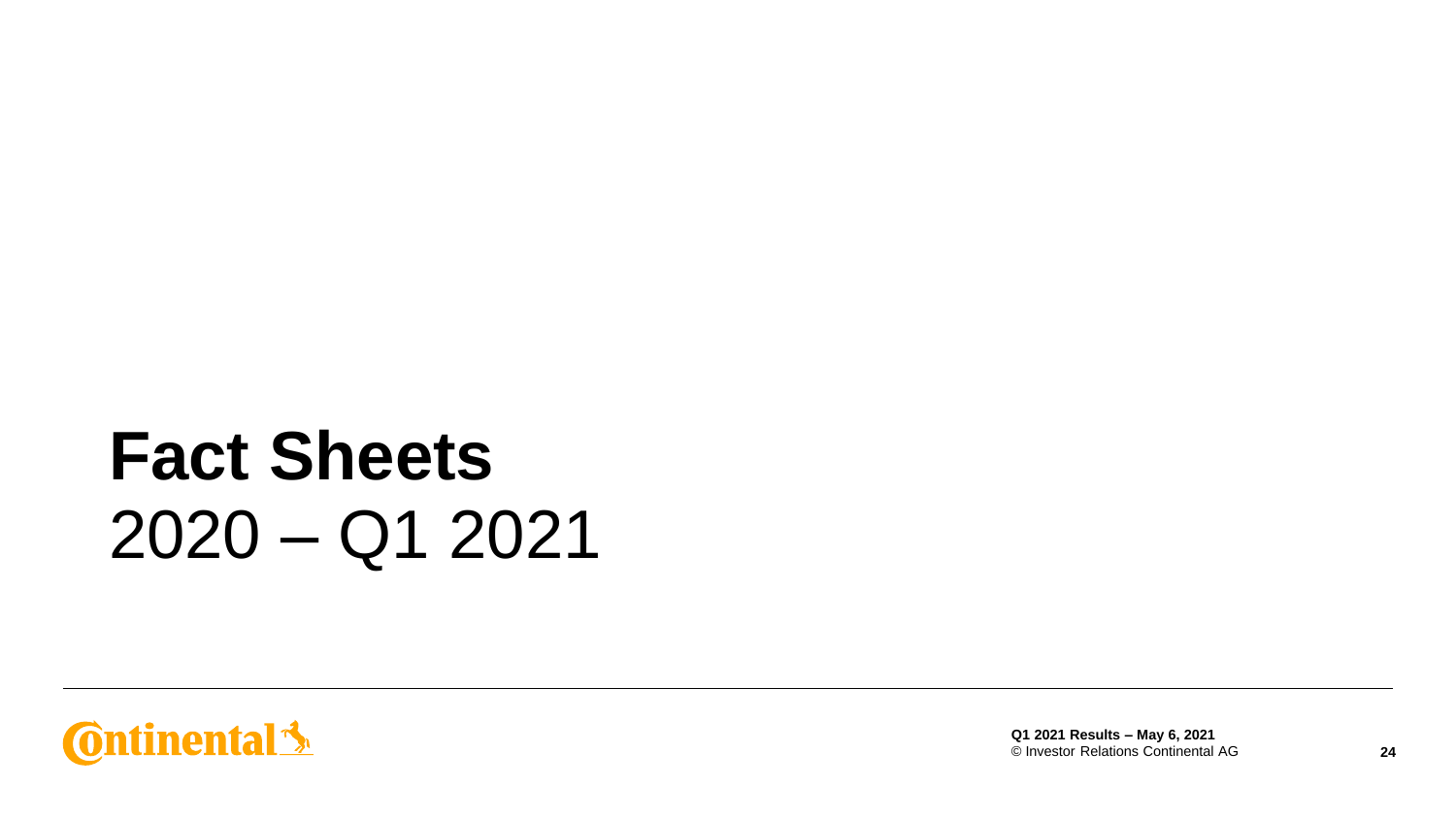# **Fact Sheets** Sales and Adjusted EBIT<sup>1</sup> by Quarter

| Sales ( $\varepsilon$ mn)          |                |                | 2020     |                |                   |                |    | 2021 |                |      |
|------------------------------------|----------------|----------------|----------|----------------|-------------------|----------------|----|------|----------------|------|
|                                    | O <sub>1</sub> | Q <sub>2</sub> | Q3       | Q <sub>4</sub> | Year              | O <sub>1</sub> | Q2 | Q3   | Q <sub>4</sub> | Year |
| Autonomous Mobility and Safety     | 2.060.3        | 1.256.2        | 1.987.0  | 2.225.7        | 7.529.2           | 2.035.3        |    |      |                |      |
| Vehicle Networking and Information | 2.134.5        | 1.315.1        | 2.129.6  | 2.276.9        | 7.856.1           | 2,080.5        |    |      |                |      |
| Tires                              | 2.483.5        | 1.912.2        | 2.888.7  |                | 2.874.2 10.158.6  | 2.742.9        |    |      |                |      |
| ContiTech                          | 1.520.9        | 1.063.7        | 1.469.7  | 1.524.3        | 5.578.6           | 1.520.7        |    |      |                |      |
| Powertrain                         | 1.829.0        | 1.131.2        | 1.908.9  | 2.098.6        | 6.967.7           | 1,998.2        |    |      |                |      |
| Other / Consolidation              | $-115.5$       | $-58.7$        | $-88.6$  | $-105.1$       | $-367.9$          | $-118.7$       |    |      |                |      |
| Group                              | 9.912.7        | 6.619.7        | 10.295.3 |                | 10.894.6 37.722.3 | 10.258.9       |    |      |                |      |

| Changes Y-o-Y in %                 |                |                | 2020    |                |         | 2021           |    |    |                |      |
|------------------------------------|----------------|----------------|---------|----------------|---------|----------------|----|----|----------------|------|
|                                    | Q <sub>1</sub> | O <sub>2</sub> | Q3      | Q <sub>4</sub> | Year    | O <sub>1</sub> | Q2 | Q3 | Q <sub>4</sub> | Year |
| Autonomous Mobility and Safety     | $-12.7$        | $-47.3$        | $-13.2$ | $-5.2$         | $-19.7$ | $-1.2$         |    |    |                |      |
| Vehicle Networking and Information | $-10.9$        | $-46.9$        | $-11.6$ | $-1.7$         | $-18.1$ | $-2.5$         |    |    |                |      |
| <b>Tires</b>                       | $-12.3$        | $-33.4$        | $-3.4$  | $-5.3$         | $-13.4$ | 10.4           |    |    |                |      |
| ContiTech                          | $-3.3$         | $-36.6$        | $-8.0$  | $-1.9$         | $-12.9$ | 0.0            |    |    |                |      |
| Powertrain                         | $-8.8$         | $-42.3$        | $-0.9$  | 9.9            | $-10.7$ | 9.3            |    |    |                |      |
| Group                              | $-10.3$        | $-41.2$        | $-7.3$  | $-1.5$         | $-15.2$ | 3.5            |    |    |                |      |

### Sales **Sales Adjusted EBIT1** Sales **CONSTRUCTION**

| Adj. EBIT <sup>1</sup> ( $\epsilon$ mn) |                |    | 2020 |                |      |                |    | 2021           |                |      |
|-----------------------------------------|----------------|----|------|----------------|------|----------------|----|----------------|----------------|------|
|                                         | Q <sub>1</sub> | Q2 | Q3   | Q <sub>4</sub> | Year | Q <sub>1</sub> | Q2 | Q <sub>3</sub> | Q <sub>4</sub> | Year |
| Autonomous Mobility and Safety          | 60.0           |    |      |                |      | 97.7           |    |                |                |      |
| Vehicle Networking and Information      | 17.0           |    |      |                |      | 84.8           |    |                |                |      |
| <b>Tires</b>                            | 263.8          |    |      |                |      | 455.3          |    |                |                |      |
| ContiTech                               | 117.4          |    |      |                |      | 159.6          |    |                |                |      |
| Powertrain                              | 11.9           |    |      |                |      | 76.6           |    |                |                |      |
| Other / Consolidation                   | $-36.9$        |    |      |                |      | $-40.2$        |    |                |                |      |
| Group                                   | 433.2          |    |      |                |      | 833.8          |    |                |                |      |
|                                         |                |    |      |                |      |                |    |                |                |      |

| Adj. EBIT <sup>1</sup> margin in % |                |    | 2020           |                |      |                |    | 2021           |                |      |
|------------------------------------|----------------|----|----------------|----------------|------|----------------|----|----------------|----------------|------|
|                                    | Q <sub>1</sub> | Q2 | Q <sub>3</sub> | Q <sub>4</sub> | Year | Q <sub>1</sub> | Q2 | Q <sub>3</sub> | Q <sub>4</sub> | Year |
| Autonomous Mobility and Safety     | 2.9            |    |                |                |      | 4.8            |    |                |                |      |
| Vehicle Networking and Information | 0.8            |    |                |                |      | 4.1            |    |                |                |      |
| <b>Tires</b>                       | 10.6           |    |                |                |      | 16.6           |    |                |                |      |
| ContiTech                          | 7.7            |    |                |                |      | 10.5           |    |                |                |      |
| Powertrain                         | 0.7            |    |                |                |      | 3.8            |    |                |                |      |
| Group                              | 4.4            |    |                |                |      | 8.1            |    |                |                |      |

| Changes Y-o-Y in %                 |
|------------------------------------|
|                                    |
| Autonomous Mobility and Safety     |
| Vehicle Networking and Information |
| Tires                              |
| ContiTech                          |
| Powertrain                         |
| Group                              |

*1 Before amortization of intangibles from PPA, consolidation and special effects.*

Due to the intended spin-off of Powertrain Technologies depreciation ceased for discontinued operations starting March 16, 2021.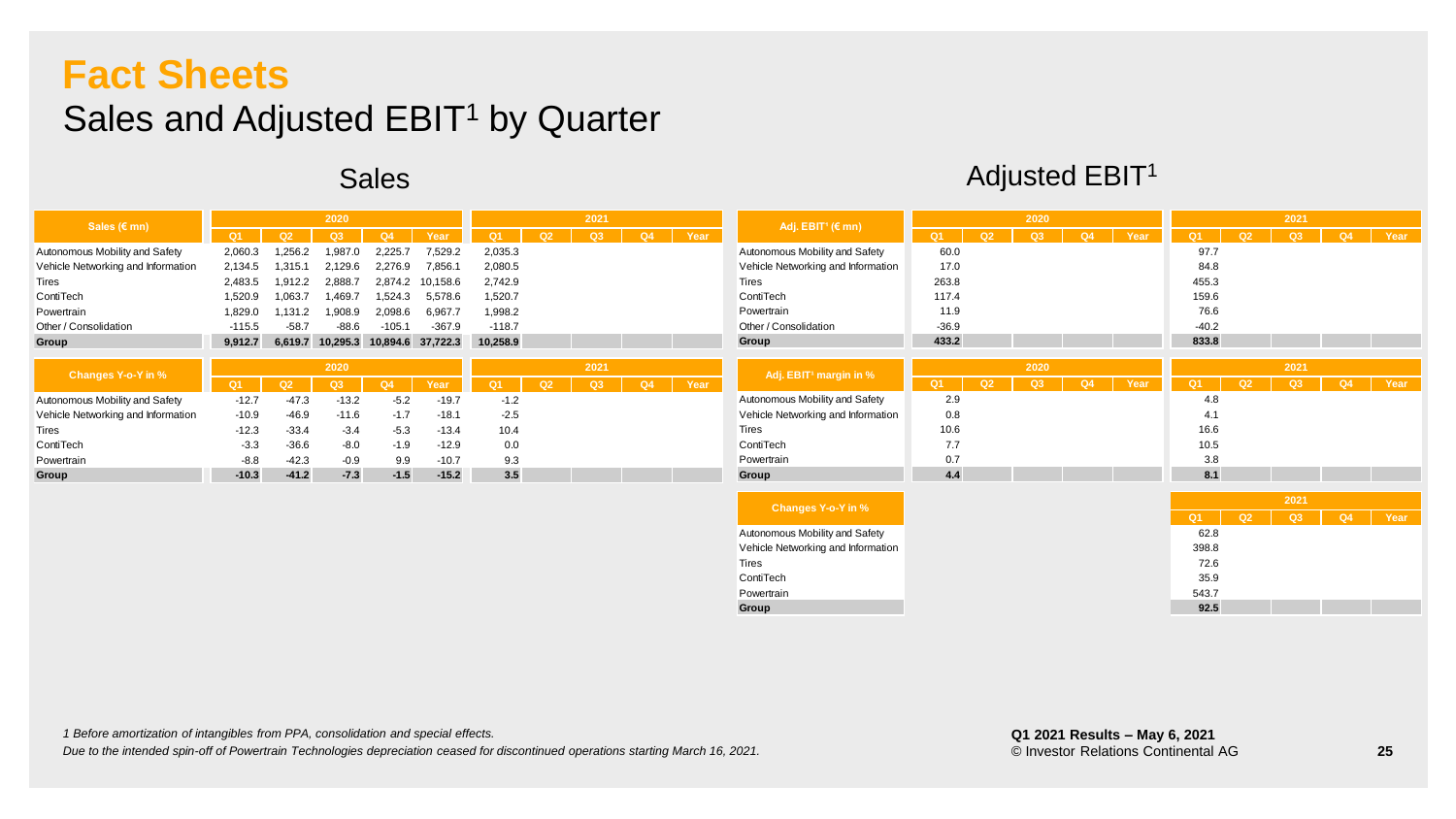# **Fact Sheets** EBITDA and EBIT by Quarter

### **EBITDA**

| $(\epsilon$ mn)                    |                |          | 2020           |                |         |                |    | 2021 |                |      |
|------------------------------------|----------------|----------|----------------|----------------|---------|----------------|----|------|----------------|------|
|                                    | Q <sub>1</sub> | Q2       | Q <sub>3</sub> | Q <sub>4</sub> | Year    | Q <sub>1</sub> | Q2 | Q3   | Q <sub>4</sub> | Year |
| Autonomous Mobility and Safety     | 151.3          | $-61.6$  | 168.0          | 215.2          | 472.9   | 217.8          |    |      |                |      |
| Vehicle Networking and Information | 276.3          | $-225.4$ | $-72.5$        | 47.8           | 26.2    | 183.0          |    |      |                |      |
| Tires                              | 471.6          | 241.8    | 435.8          | 715.7          | 1.864.9 | 650.8          |    |      |                |      |
| ContiTech                          | 179.4          | 49.6     | 201.8          | 197.9          | 628.7   | 217.6          |    |      |                |      |
| Powertrain                         | 116.5          | $-91.3$  | 14.6           | 82.7           | 122.5   | 172.5          |    |      |                |      |
| Other / Consolidation              | $-34.7$        | $-21.2$  | $-22.8$        | $-2.7$         | $-81.4$ | $-38.7$        |    |      |                |      |
| Group                              | 1.160.4        | $-108.1$ | 724.9          | 1.256.6        | 3.033.8 | 1.403.0        |    |      |                |      |

| Margin in %                        |                |                | 2020           |                |      | 2021           |                |    |                |      |
|------------------------------------|----------------|----------------|----------------|----------------|------|----------------|----------------|----|----------------|------|
|                                    | Q <sub>1</sub> | Q <sub>2</sub> | Q <sub>3</sub> | Q <sub>4</sub> | Year | Q <sub>1</sub> | Q <sub>2</sub> | Q3 | Q <sub>4</sub> | Year |
| Autonomous Mobility and Safety     | 7.3            | $-4.9$         | 8.5            | 9.7            | 6.3  | 10.7           |                |    |                |      |
| Vehicle Networking and Information | 12.9           | $-17.1$        | $-3.4$         | 2.1            | 0.3  | 8.8            |                |    |                |      |
| Tires                              | 19.0           | 12.6           | 15.1           | 24.9           | 18.4 | 23.7           |                |    |                |      |
| ContiTech                          | 11.8           | 4.7            | 13.7           | 13.0           | 11.3 | 14.3           |                |    |                |      |
| Powertrain                         | 6.4            | $-8.1$         | 0.8            | 3.9            | 1.8  | 8.6            |                |    |                |      |
| Group                              | 11.7           | $-1.6$         | 7.0            | 11.5           | 8.0  | 13.7           |                |    |                |      |

| Changes Y-o-Y in %                 |                |          | 2020     |         |         |                |                |    |                |      |
|------------------------------------|----------------|----------|----------|---------|---------|----------------|----------------|----|----------------|------|
|                                    | Q <sub>1</sub> | Q2       | Q3       | Q4      | Year    | Q <sub>1</sub> | Q <sub>2</sub> | Q3 | Q <sub>4</sub> | Year |
| Autonomous Mobility and Safety     | $-44.0$        | $-121.0$ | $-35.5$  | $-33.2$ | $-58.7$ | 44.0           |                |    |                |      |
| Vehicle Networking and Information | 17.4           | $-183.6$ | $-323.8$ | 6.5     | $-95.5$ | $-33.8$        |                |    |                |      |
| Tires                              | $-22.7$        | $-59.6$  | $-29.0$  | 5.9     | $-25.3$ | 38.0           |                |    |                |      |
| ContiTech                          | 0.3            | $-67.6$  | 9.5      | 28.1    | $-6.2$  | 21.3           |                |    |                |      |
| Powertrain                         | $-37.4$        | $-149.2$ | 236.4    | 149.2   | $-36.4$ | 48.1           |                |    |                |      |
| Group                              | $-21.3$        | $-107.4$ | $-30.9$  | 26.0    | $-39.0$ | 20.9           |                |    |                |      |

|                |          | 2020           |                |            | 2021           |    |                |                |      |  |  |
|----------------|----------|----------------|----------------|------------|----------------|----|----------------|----------------|------|--|--|
| Q <sub>1</sub> | Q2       | Q <sub>3</sub> | Q <sub>4</sub> | Year       | Q <sub>1</sub> | Q2 | Q <sub>3</sub> | Q <sub>4</sub> | Year |  |  |
| 11.8           | $-193.9$ | 45.8           | 38.6           | $-97.7$    | 83.1           |    |                |                |      |  |  |
| 139.6          | $-358.5$ | $-921.8$       | $-201.8$       | $-1.342.5$ | 56.5           |    |                |                |      |  |  |
| 256.6          | 31.0     | 231.3          | 493.4          | 1.012.3    | 447.5          |    |                |                |      |  |  |
| 89.8           | $-39.3$  | 102.6          | 101.0          | 254.1      | 135.8          |    |                |                |      |  |  |
| $-22.9$        | $-244.3$ | $-106.2$       | $-77.4$        | $-450.8$   | 37.3           |    |                |                |      |  |  |
| $-38.6$        | $-24.1$  | $-25.1$        | $-5.7$         | $-93.5$    | $-40.3$        |    |                |                |      |  |  |
| 436.3          | $-829.1$ | $-673.4$       | 348.1          | $-718.1$   | 719.9          |    |                |                |      |  |  |

|                |         | 2020    |                |         |                | 2021 |    |                |      |  |  |  |
|----------------|---------|---------|----------------|---------|----------------|------|----|----------------|------|--|--|--|
| Q <sub>1</sub> | Q2      | Q3      | Q <sub>4</sub> | Year.   | Q <sub>1</sub> | Q2   | Q3 | Q <sub>4</sub> | Year |  |  |  |
| 0.6            | $-15.4$ | 2.3     | 1.7            | $-1.3$  | 4.1            |      |    |                |      |  |  |  |
| 6.5            | $-27.3$ | $-43.3$ | $-8.9$         | $-17.1$ | 2.7            |      |    |                |      |  |  |  |
| 10.3           | 1.6     | 8.0     | 17.2           | 10.0    | 16.3           |      |    |                |      |  |  |  |
| 5.9            | $-3.7$  | 7.0     | 6.6            | 4.6     | 8.9            |      |    |                |      |  |  |  |
| $-1.3$         | $-21.6$ | $-5.6$  | $-3.7$         | $-6.5$  | 1.9            |      |    |                |      |  |  |  |
| 4.4            | $-12.5$ | $-6.5$  | 3.2            | $-1.9$  | 7.0            |      |    |                |      |  |  |  |

|          |          | 2020    |                |          | 2021           |    |                |                |      |  |  |
|----------|----------|---------|----------------|----------|----------------|----|----------------|----------------|------|--|--|
| Q1       | Q2       | Q3      | Q <sub>4</sub> | Year     | Q <sub>1</sub> | Q2 | Q <sub>3</sub> | Q <sub>4</sub> | Year |  |  |
| $-92.0$  | $-217.9$ | 107.8   | $-75.7$        | 18.8     | 604.2          |    |                |                |      |  |  |
| 23.6     | $-420.7$ | 37.1    | $-139.7$       | $-1.3$   | $-59.5$        |    |                |                |      |  |  |
| $-38.0$  | $-92.2$  | $-40.9$ | 10.1           | $-38.7$  | 74.4           |    |                |                |      |  |  |
| $-6.5$   | $-160.6$ | 7.1     | 104.9          | $-16.9$  | 51.2           |    |                |                |      |  |  |
| $-137.6$ | $-533.9$ | 71.1    | 81.2           | 31.9     | 262.9          |    |                |                |      |  |  |
| $-47.0$  | $-210.1$ | 65.8    | 177.1          | $-167.6$ | 65.0           |    |                |                |      |  |  |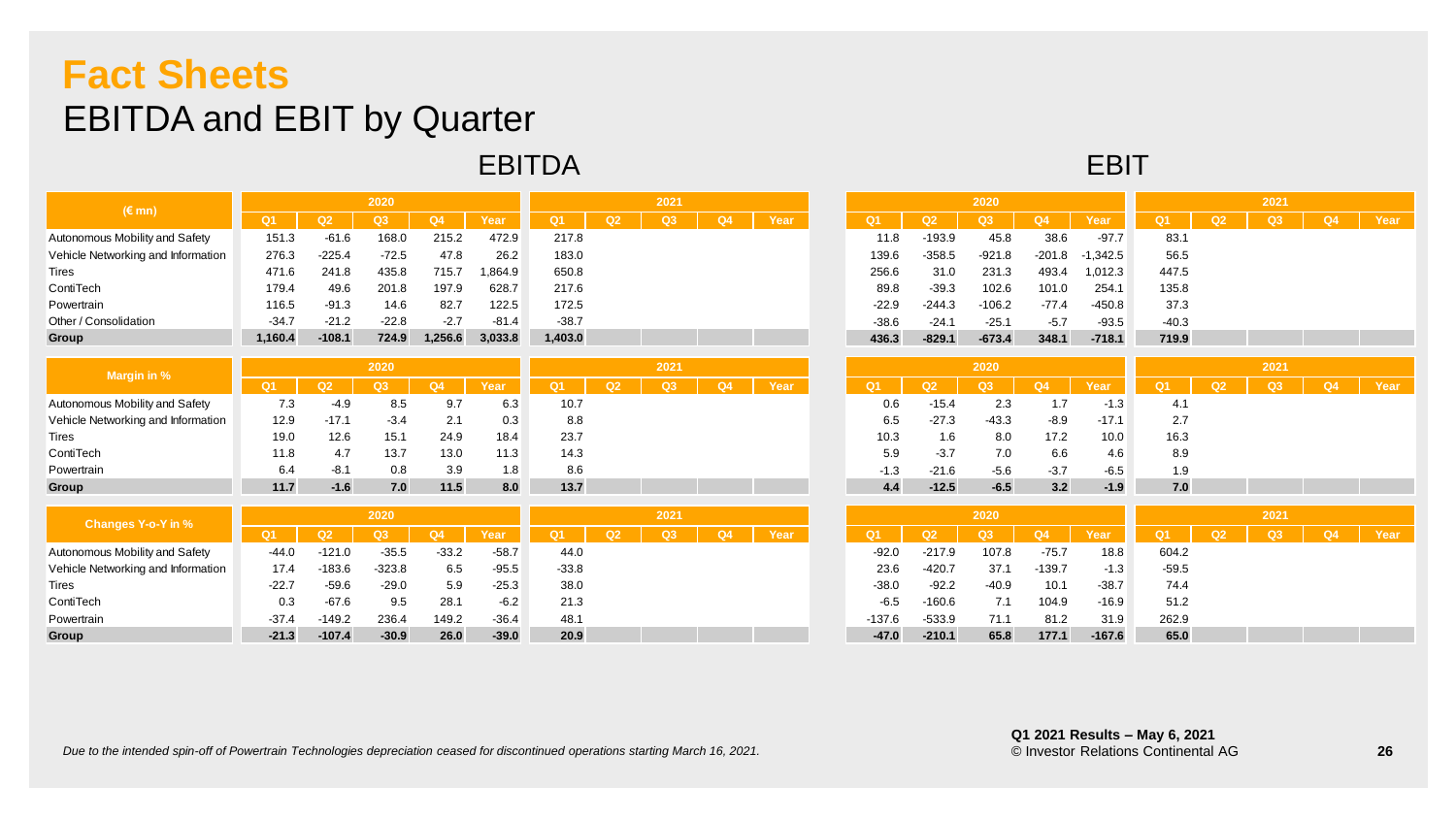# **Fact Sheets** Reported and Adjusted Q1 2021 Results

| Mill. EUR                                          | <b>Autonomous Mobility</b><br>and Safety |               | <b>Vehicle Networking</b><br>and Information |                |              | <b>Tires</b><br><b>ContiTech</b>         |         | <b>Powertrain</b> |               | Cons./Corr.   |          | <b>Group</b> |         |          |
|----------------------------------------------------|------------------------------------------|---------------|----------------------------------------------|----------------|--------------|------------------------------------------|---------|-------------------|---------------|---------------|----------|--------------|---------|----------|
|                                                    | 2020                                     | 2021          | 2020                                         | 2021           | 2020         | 2021                                     | 2020    | 2021              | 2020          | 2021          | 2020     | 2021         | 2020    | 2021     |
| <b>Sales</b>                                       | 2,060.3                                  | 2,035.3       | 2,134.5                                      | 2,080.5        | 2,483.5      | 2,742.9                                  | 1,520.9 | 1,520.7           | 1,829.0       | 1,998.2       | $-115.5$ | $-118.7$     | 9,912.7 | 10,258.9 |
| <b>EBIT</b>                                        | 11.8                                     | 83.1          | 139.6                                        | 56.5           | 256.6        | 447.5                                    | 89.8    | 135.8             | $-22.9$       | 37.3          | $-38.6$  | $-40.3$      | 436.3   | 719.9    |
| Amortization of intangible assets from PPA         |                                          |               | 16.6                                         | 16.1           | 4.9          | 4.6                                      | 23.7    | 19.1              | 2.6           | 1.4           |          |              | 47.8    | 41.2     |
| <b>Total special effects</b>                       | 42.6                                     | 14.6          | $-134.1$                                     | 10.8           | 2.3          | 3.1                                      | 4.0     | 4.7               | 32.2          | 37.9          | 1.7      | 0.1          | $-51.3$ | 71.2     |
| <b>Total consolidation effects</b>                 | 5.6                                      |               | $-5.1$                                       | 1.4            |              | 0.1                                      | $-0.1$  |                   |               |               |          |              | 0.4     | 1.5      |
| Total consolidation and special effects            | 48.2                                     | 14.6          | $-139.2$                                     | 12.2           | 2.3          | 3.2                                      | 3.9     | 4.7               | 32.2          | 37.9          | 1.7      | 0.1          | $-50.9$ | 72.7     |
| Adjusted operating result (adj. EBIT) <sup>1</sup> | 60.0                                     | 97.7          | 17.0                                         | 84.8           | 263.8        | 455.3                                    | 117.4   | 159.6             | 11.9          | 76.6          | $-36.9$  | $-40.2$      | 433.2   | 833.8    |
| in % of adjusted sales                             | 2.9%                                     | 4.8%          | 0.8%                                         | 4.1%           | 10.6%        | 16.6%                                    | 7.7%    | 10.5%             | 0.7%          | 3.8%          |          |              | 4.4%    | 8.1%     |
|                                                    |                                          |               |                                              |                |              | <b>Powertrain</b><br><b>Technologies</b> |         | Cons./Corr.       |               |               |          |              |         |          |
| Mill. EUR                                          | <b>Automotive</b><br><b>Technologies</b> |               | <b>Rubber Technologies</b>                   |                |              |                                          |         |                   | <b>Group</b>  |               |          |              |         |          |
|                                                    | 2020                                     | 2021          | 2020                                         | 2021           | 2020         | 2021                                     | 2020    | 2021              | 2020          | 2021          |          |              |         |          |
| <b>Sales</b>                                       | 4,180.4                                  | 4,086.9       | 3,971.7                                      | 4,235.4        | 1,829.0      | 1,998.2                                  | $-68.4$ | $-61.6$           | 9,912.7       | 10,258.9      |          |              |         |          |
| <b>EBIT</b>                                        | 150.7                                    | 139.6         | 346.4                                        | 583.2          | $-22.9$      | 37.3                                     | $-37.9$ | $-40.2$           | 436.3         | 719.9         |          |              |         |          |
| Amortization of intangible assets from PPA         | 16.6                                     | 16.1          | 28.6                                         | 23.7           | 2.6          | 1.4                                      |         |                   | 47.8          | 41.2          |          |              |         |          |
| <b>Total special effects</b>                       | $-91.5$                                  | 25.4          | 6.3                                          | 7.8            | 32.2         | 37.9                                     | 1.7     | 0.1               | $-51.3$       | 71.2          |          |              |         |          |
| <b>Total consolidation effects</b>                 | 0.5                                      | 1.4           | $-0.1$                                       | 0.1            |              |                                          |         |                   | 0.4           | 1.5           |          |              |         |          |
| Total consolidation and special effects            | $-91.0$                                  | 26.8          | 6.2                                          | 7.9            | 32.2         | 37.9                                     | 1.7     | 0.1               | $-50.9$       | 72.7          |          |              |         |          |
| Adjusted operating result (adj. EBIT) <sup>1</sup> | 76.3<br>1.9%                             | 182.5<br>4.5% | 381.2<br>9.6%                                | 614.8<br>14.5% | 11.9<br>0.7% | 76.6<br>3.8%                             | $-36.2$ | $-40.1$           | 433.2<br>4.4% | 833.8<br>8.1% |          |              |         |          |

*1 Before amortization of intangibles from PPA, changes in the scope of consolidation and special effects.* **27 27 27 27 27 27 27 28 27 28 27 29 29 27 29 27 29 29 29 29 29 29 29** 

*Due to the intended spin-off of Powertrain Technologies depreciation ceased for discontinued operations starting March 16, 2021.*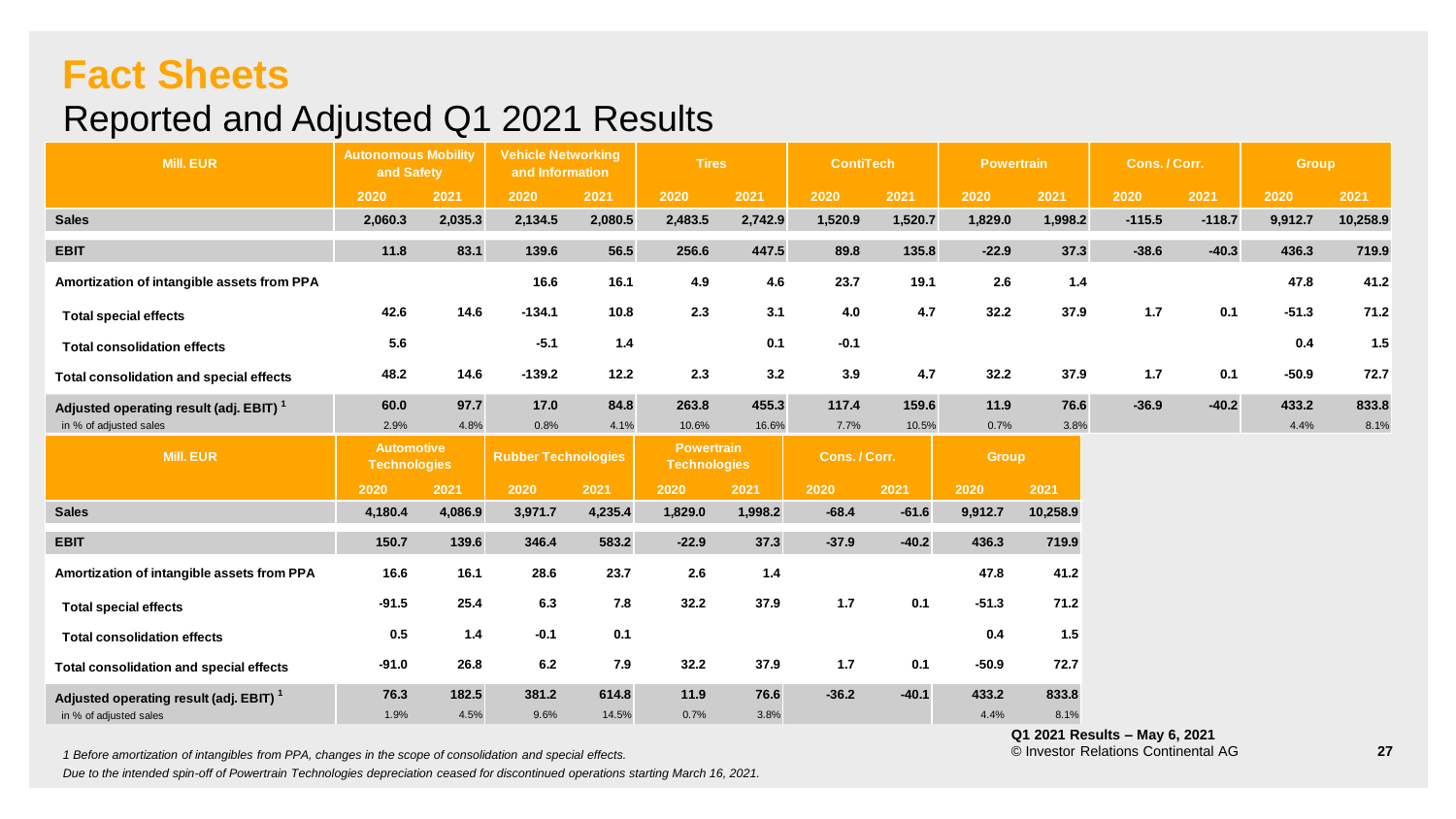# **References** Useful Links

| <b>Continental Investor Relations website</b>                                | www.continental-ir.com                                                                                            |
|------------------------------------------------------------------------------|-------------------------------------------------------------------------------------------------------------------|
| Annual and interim reports                                                   | www.continental-corporation.com/en/investors/reports                                                              |
| Fact Book / Investor Presentation                                            | www.continental.com/en/investors/reports                                                                          |
| <b>Investor Relations</b><br>events and presentations                        | www.continental.com/en/investors/events-and-presentations                                                         |
| Sustainability at Continental<br>(presentation and fact sheet for investors) | www.continental.com/resource/blob/23136/8b04da84d56f973fd247b1f131226184/sustainability-<br>presentation-data.pdf |
| <b>Corporate Sustainability</b>                                              | www.continental-sustainability.com                                                                                |
| 2020 Integrated Sustainability Report                                        | www.continental.com/resource/blob/251860/69fecbe53e0deb6924d15aa010594ee3/gri-2020-data.pdf                       |
| <b>Corporate Governance Principles</b>                                       | www.continental-corporation.com/en/company/corporate-governance/principles-and-declarations                       |
| Continental shares                                                           | www.continental.com/en/investors/shares                                                                           |
| Continental debt and rating                                                  | www.continental.com/en/investors/debt-and-rating                                                                  |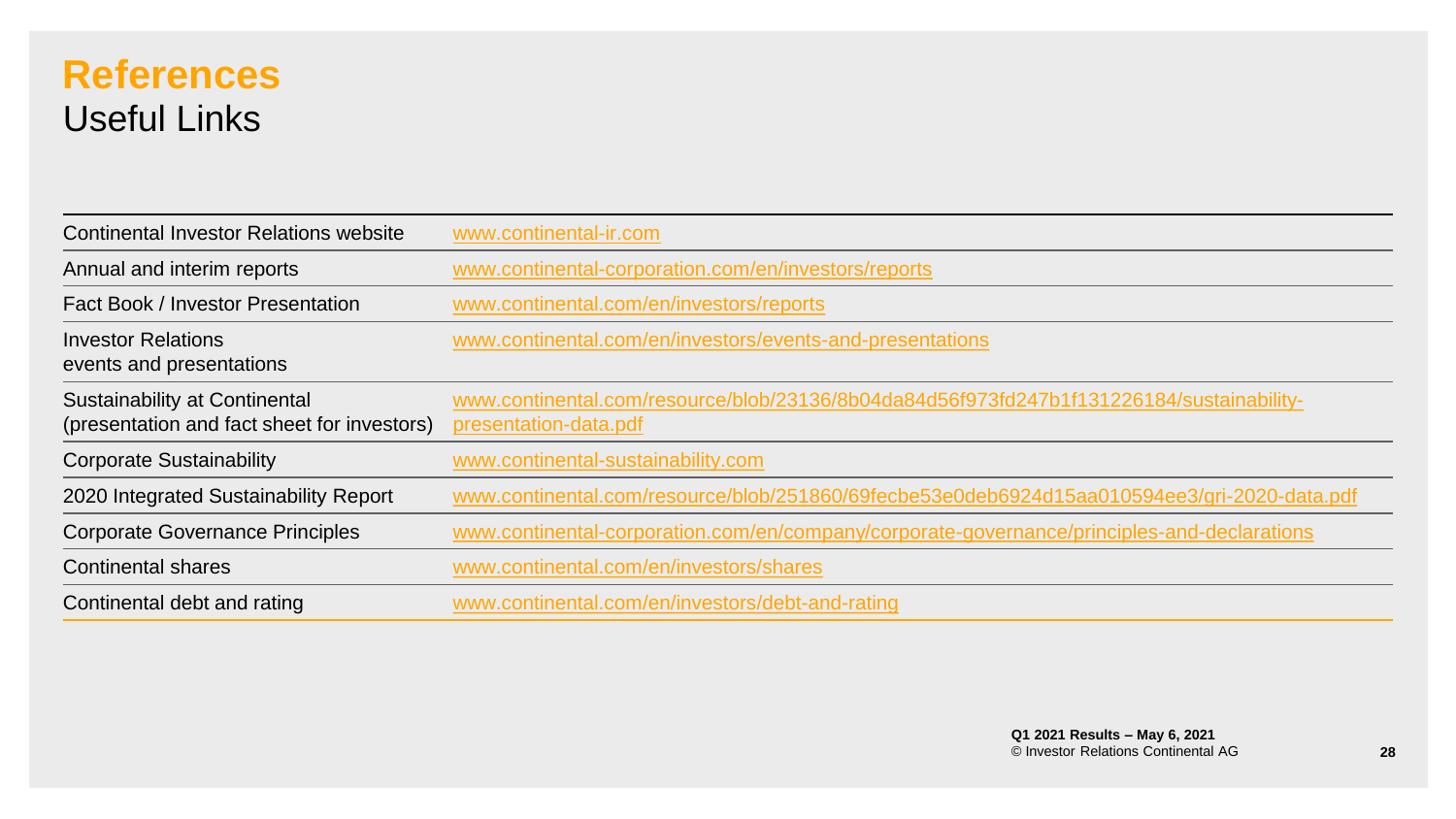# **Continental** Financial Calendar

### **2021**

| <b>Annual Financial Press Conference</b> | March 9, 2021     |
|------------------------------------------|-------------------|
| Annual Shareholders' Meeting             | April 29, 2021    |
| Q1 Quarterly Statement                   | May 6, 2021       |
| <b>Half-Year Financial Report</b>        | August 5, 2021    |
| Nine-Month Quarterly Statement           | November 10, 2021 |
|                                          |                   |

### **2022**

| Annual Financial Press Conference | March          |
|-----------------------------------|----------------|
| Annual Shareholders' Meeting      | April 29, 2022 |
| Q1 Quarterly Statement            | May            |
| Half-Year Financial Report        | August         |
| Nine-Month Quarterly Statement    | November       |